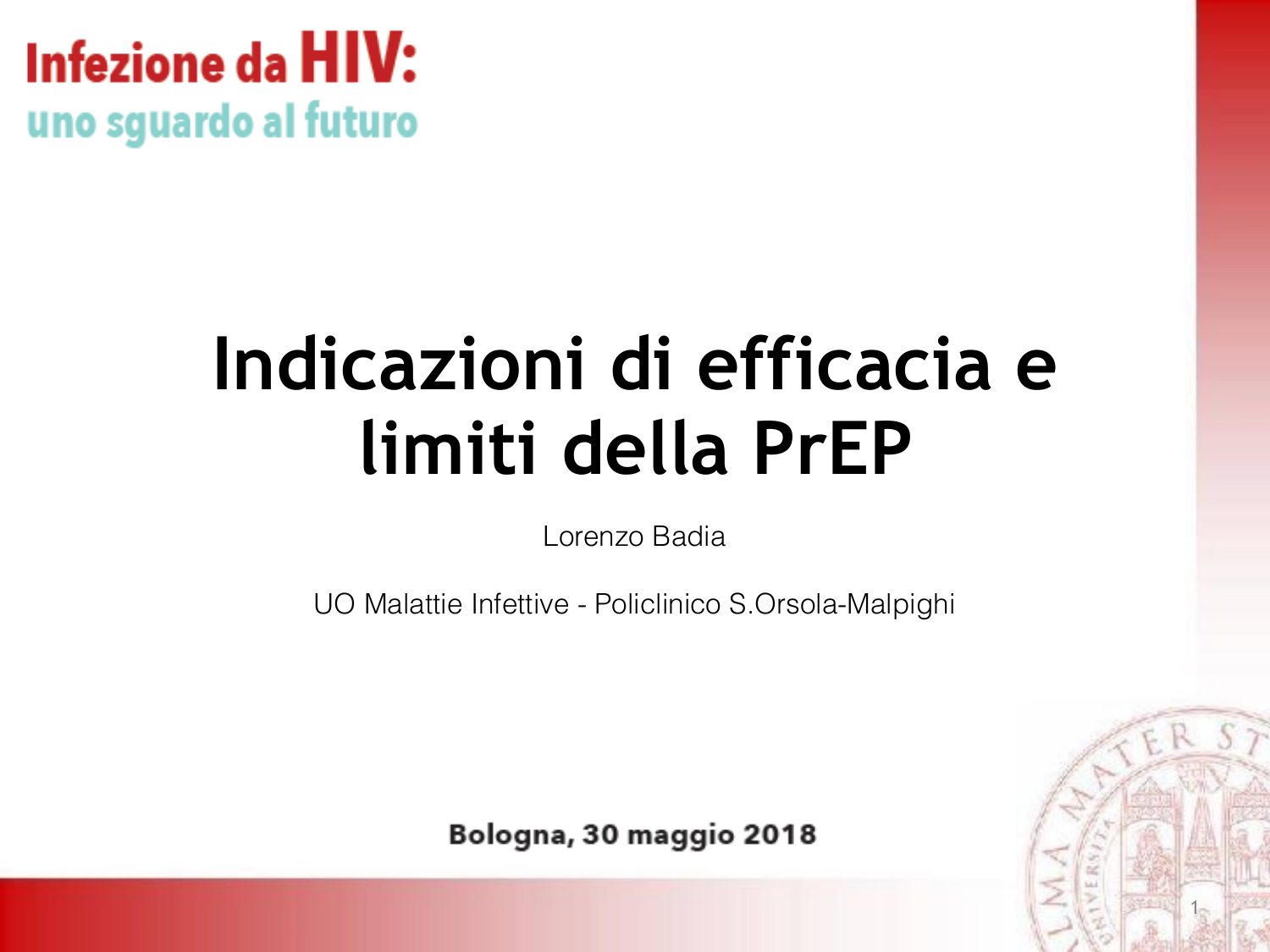# Disclosures

- Advisory board: Gilead, Abbvie
- Speaker: Gilead, Merck
- Research grant: Gilead
- Travel grant: Gilead, Bristol-Meyers-Squibb, Abbvie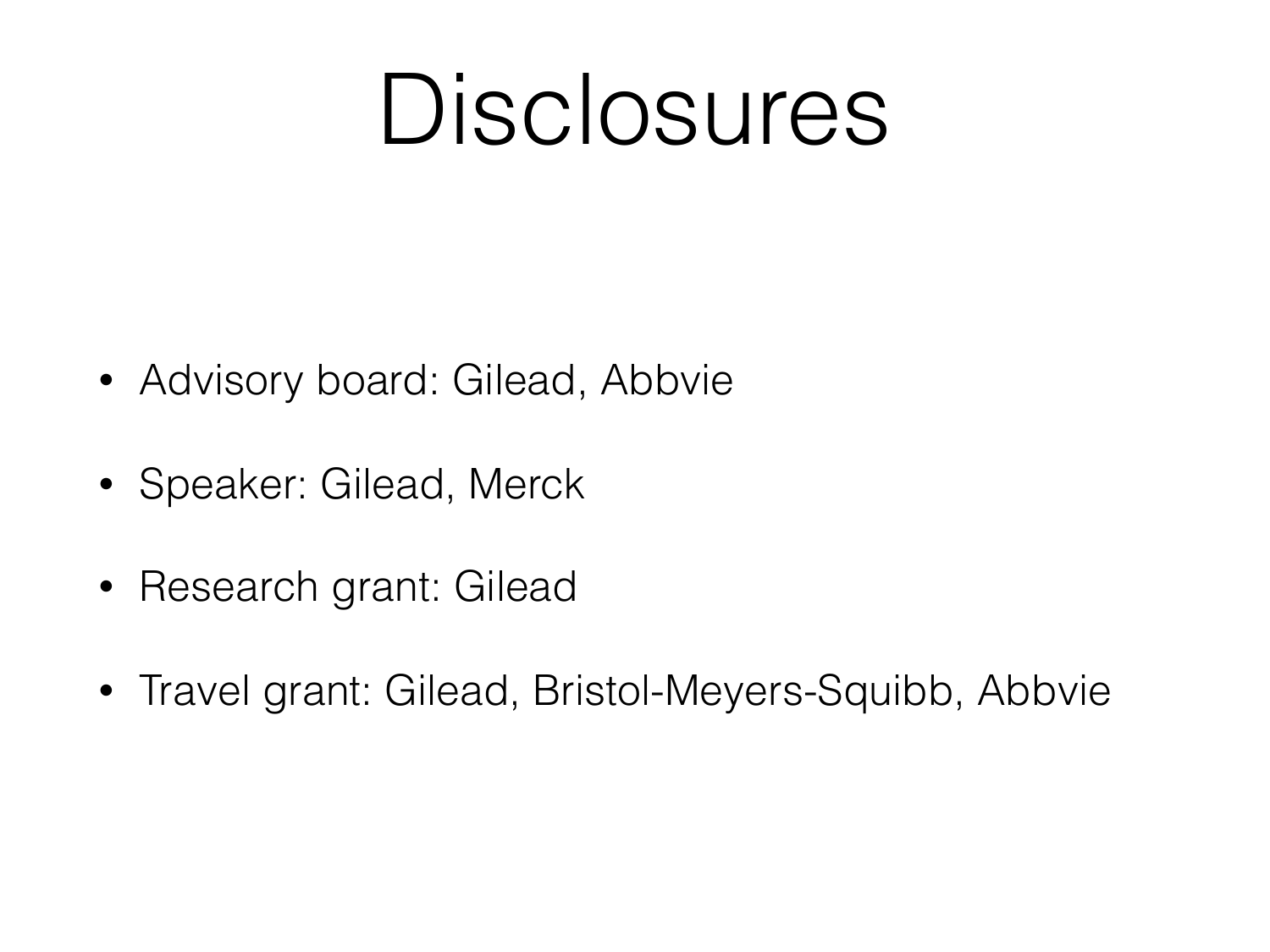# **Why PrEP?**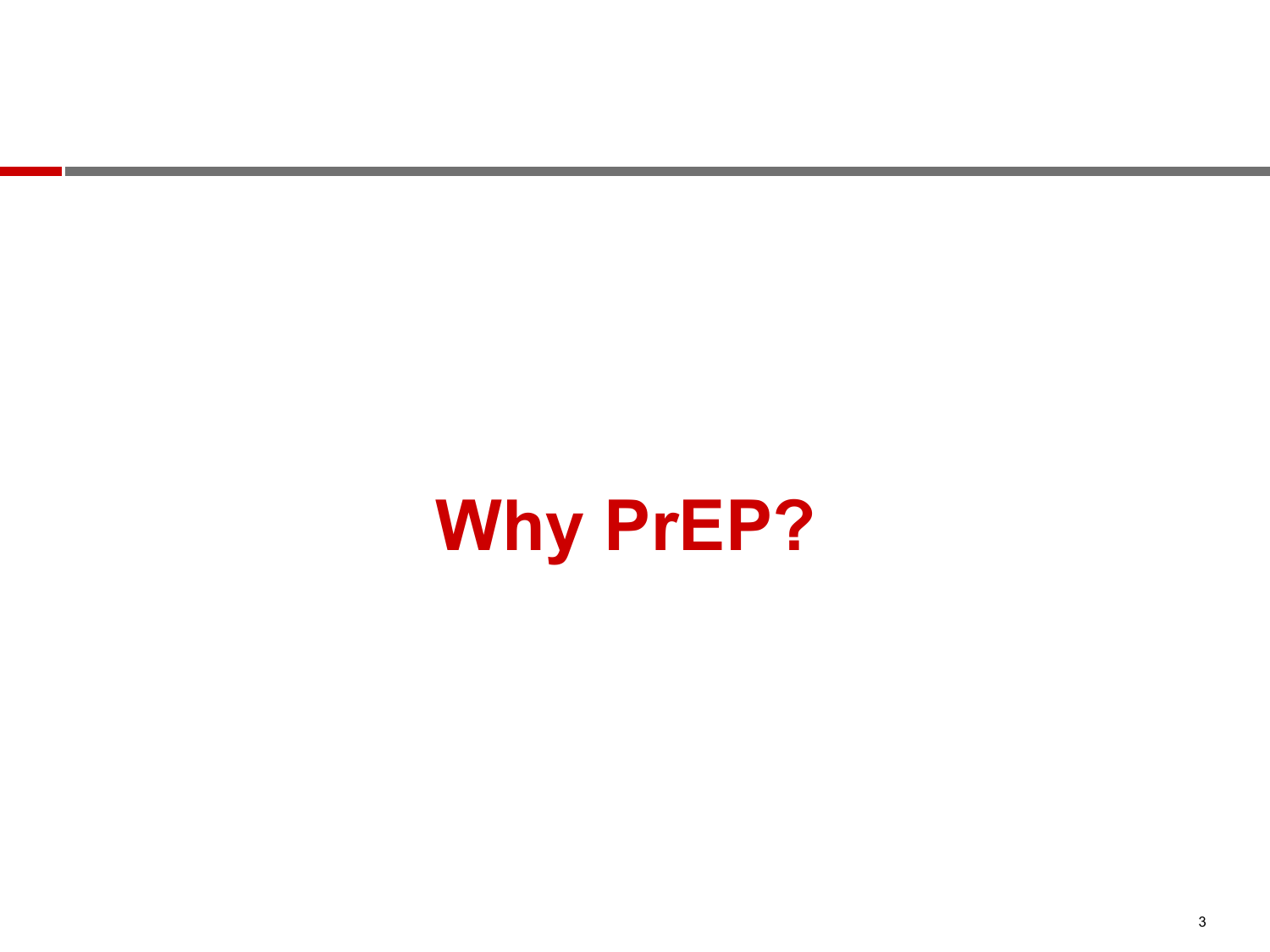#### **HIV seroconversion after stopping TDF-based treatment for HBV**



HIV seroconversion was documented early after stopping TDF in a subject at high risk for HIV acquisition. TDF alone had probably protected the patient from acquiring HIV during the cumulative two years when it was administered for HBV. It is our opinion that the patient would have benefit from receiving PrEP with TDF/FTC (Tenofovir Disoproxil/Emtricitabine) after stopping TDF for HBV and the likelihood of acquiring HIV infection would have been reduced by over 90%.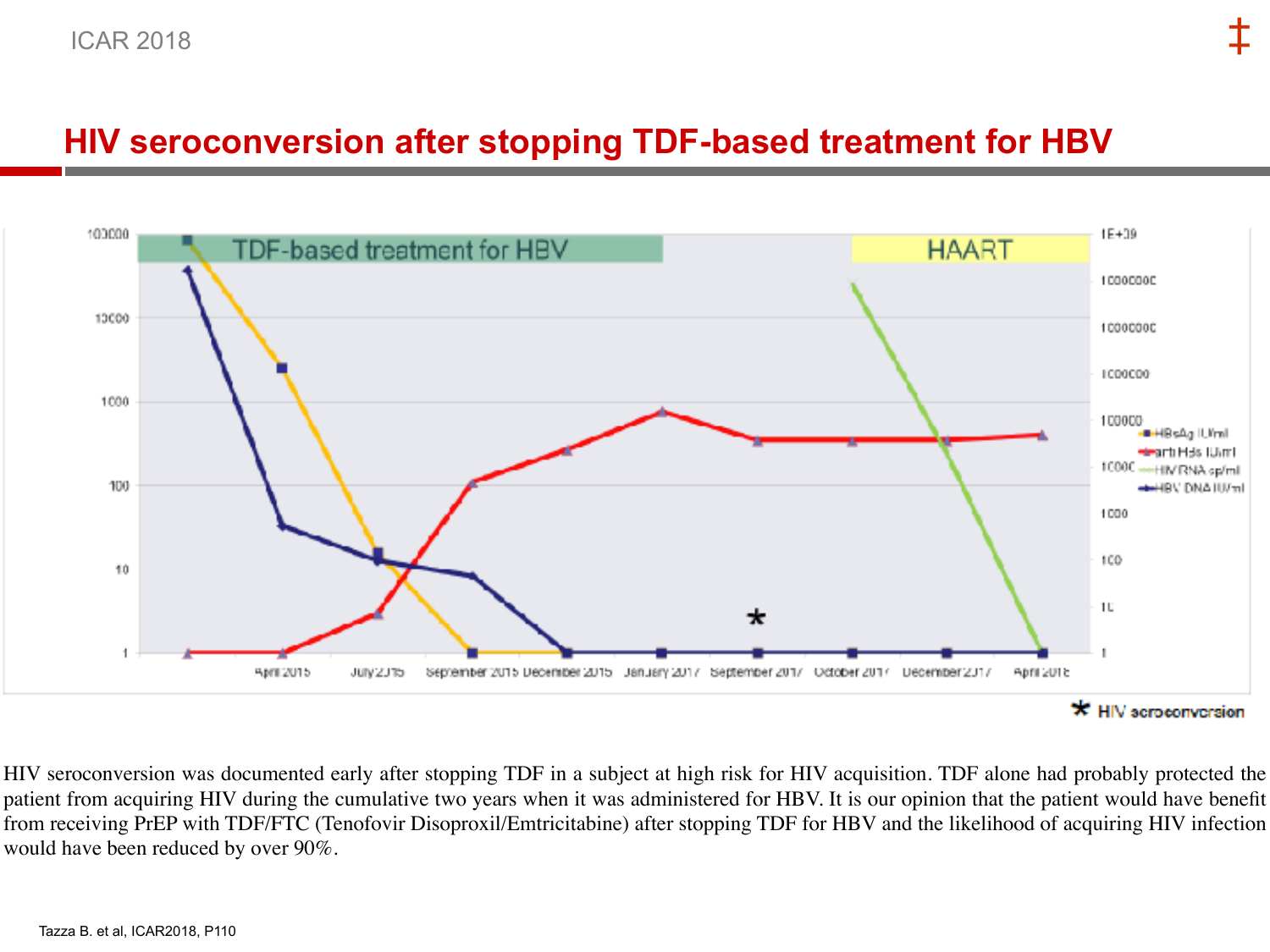## **PrEP works**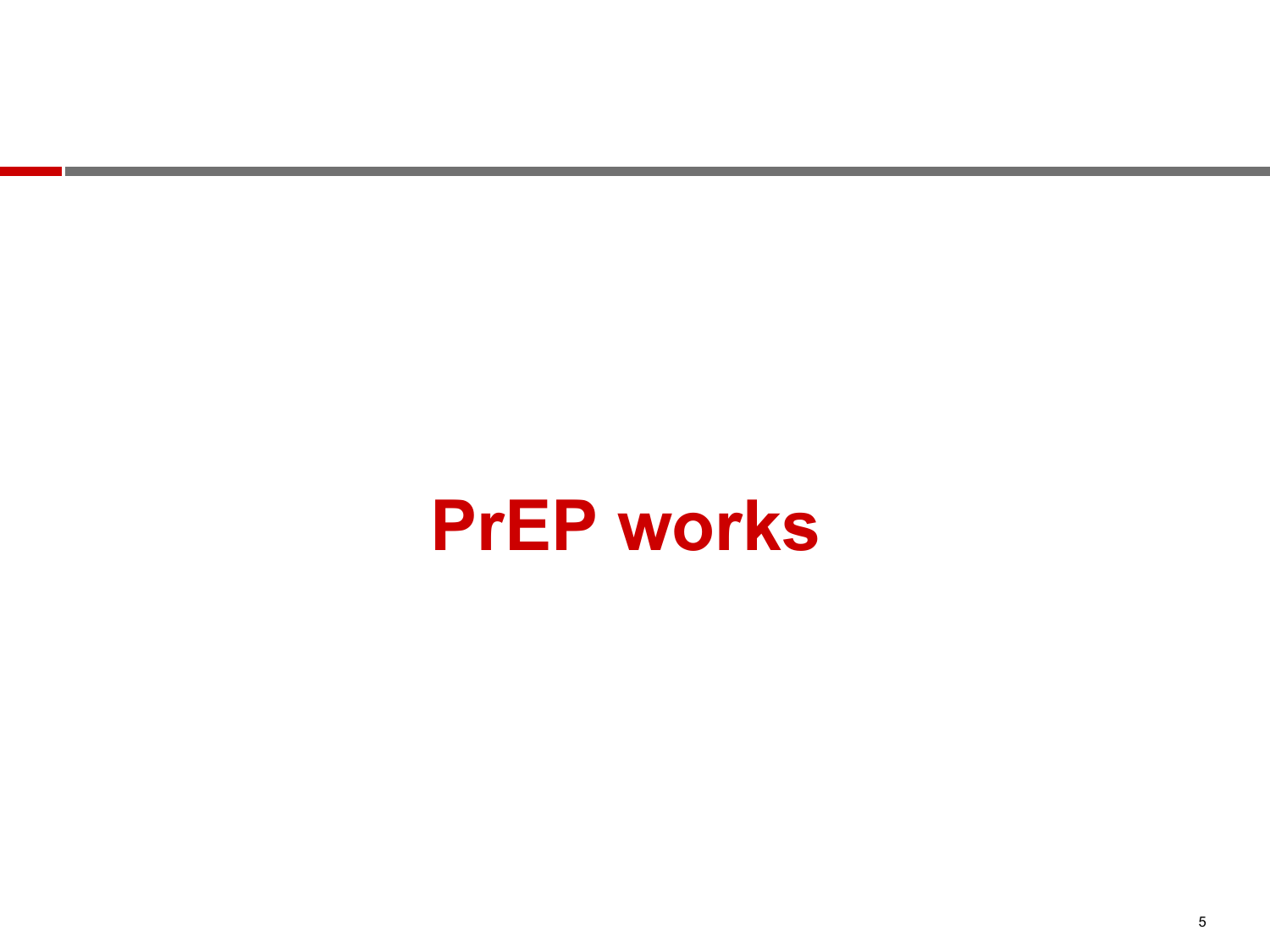|                                                           | <b>Clinical trial</b>                                                                                                                                                                                                                                                                                                                                                                                                                                                                                                                                                                                                                                                                                                                                                                                                                                                                                                                                                                                                                                                                                                                                                                                                                                                                  | <b>Participants</b>                    | <b>Number</b><br><b>Drug</b> |                   | mITT a efficacy of % reduction in<br>acquisition of HIV infection b |           | <b>Adherence-adjusted efficacy based</b><br>on TDF detection in blood c |             |
|-----------------------------------------------------------|----------------------------------------------------------------------------------------------------------------------------------------------------------------------------------------------------------------------------------------------------------------------------------------------------------------------------------------------------------------------------------------------------------------------------------------------------------------------------------------------------------------------------------------------------------------------------------------------------------------------------------------------------------------------------------------------------------------------------------------------------------------------------------------------------------------------------------------------------------------------------------------------------------------------------------------------------------------------------------------------------------------------------------------------------------------------------------------------------------------------------------------------------------------------------------------------------------------------------------------------------------------------------------------|----------------------------------------|------------------------------|-------------------|---------------------------------------------------------------------|-----------|-------------------------------------------------------------------------|-------------|
|                                                           |                                                                                                                                                                                                                                                                                                                                                                                                                                                                                                                                                                                                                                                                                                                                                                                                                                                                                                                                                                                                                                                                                                                                                                                                                                                                                        |                                        |                              |                   | $\%$                                                                | (95% CI)  | $\%$                                                                    | (95% CI)    |
| Studies supporting TVD<br>label for PrEB                  | iPrEx <sup>1</sup>                                                                                                                                                                                                                                                                                                                                                                                                                                                                                                                                                                                                                                                                                                                                                                                                                                                                                                                                                                                                                                                                                                                                                                                                                                                                     | Men who have sex with<br>men (MSM)     | 2499                         | TVD <sup>*</sup>  | 44                                                                  | $(15-63)$ | 92                                                                      | $(40-99)$   |
|                                                           | Partners PrEP <sup>2</sup>                                                                                                                                                                                                                                                                                                                                                                                                                                                                                                                                                                                                                                                                                                                                                                                                                                                                                                                                                                                                                                                                                                                                                                                                                                                             | HIV discordant couples                 | 4747                         | <b>TDF</b>        | 67                                                                  | $(44-81)$ | 86                                                                      | $(67-94)^9$ |
|                                                           |                                                                                                                                                                                                                                                                                                                                                                                                                                                                                                                                                                                                                                                                                                                                                                                                                                                                                                                                                                                                                                                                                                                                                                                                                                                                                        |                                        |                              | TVD*              | 75                                                                  | $(55-87)$ | 90                                                                      | $(58-99)^9$ |
|                                                           | TDF <sub>2</sub> <sup>3</sup>                                                                                                                                                                                                                                                                                                                                                                                                                                                                                                                                                                                                                                                                                                                                                                                                                                                                                                                                                                                                                                                                                                                                                                                                                                                          | Heterosexually active men<br>and women | 1219                         | TVD*              | 62                                                                  | $(21-83)$ | 78                                                                      | $(41-94)$   |
|                                                           | <b>Bangkok Tenofovir</b><br>Study <sup>4</sup>                                                                                                                                                                                                                                                                                                                                                                                                                                                                                                                                                                                                                                                                                                                                                                                                                                                                                                                                                                                                                                                                                                                                                                                                                                         | IDU                                    | 2413                         | <b>TDF</b>        | 49                                                                  | $(10-72)$ | 84                                                                      | $(73-99)$   |
|                                                           | PROUD <sup>5</sup>                                                                                                                                                                                                                                                                                                                                                                                                                                                                                                                                                                                                                                                                                                                                                                                                                                                                                                                                                                                                                                                                                                                                                                                                                                                                     | <b>MSM</b>                             | 544                          | TVD*              | 86                                                                  | $(64-96)$ | -----                                                                   |             |
|                                                           | <b>IPERGAY 6</b>                                                                                                                                                                                                                                                                                                                                                                                                                                                                                                                                                                                                                                                                                                                                                                                                                                                                                                                                                                                                                                                                                                                                                                                                                                                                       | <b>MSM</b>                             | 400                          | on demand<br>TVD* | 86                                                                  | $(40-98)$ |                                                                         |             |
|                                                           | Fem-PrEP 7                                                                                                                                                                                                                                                                                                                                                                                                                                                                                                                                                                                                                                                                                                                                                                                                                                                                                                                                                                                                                                                                                                                                                                                                                                                                             | Heterosexually active<br>women         | 2120                         | TVD*              | <b>NS</b>                                                           |           | < 40%                                                                   |             |
|                                                           | VOICE <sup>8</sup>                                                                                                                                                                                                                                                                                                                                                                                                                                                                                                                                                                                                                                                                                                                                                                                                                                                                                                                                                                                                                                                                                                                                                                                                                                                                     | Heterosexually active<br>women         | 5029                         | TVD*              | <b>NS</b>                                                           |           | $30%$                                                                   |             |
| 1.<br>2.<br>3.<br>4.<br>5.<br>6.<br>7.<br>8.<br>9.<br>10. | Grant RM & al. N Engl J Med 2010; 363:2587-99<br>Modified Intent to Treat<br>a.<br>$*TVD = FTC/TDF$<br>Baeten JM & al. N Engl J Med 2012;367:399-410<br>Excluded only those enrolled patients later found to be infected at randomization and those with r<br>b.<br>Thigpen M, et al. N Engl J Med 2012;367:423-34<br>follow-up visit or HIV test<br>Choopanya K & al. Lancet 2013;381, 2083-90<br>The percentage of reduction in HIV incidence among those with TFV detected in blood, compare<br>c.<br>McCormack S. & al. Lancet 2016;387,53-60<br>with those without detectable TFV<br>"On-demand" regimen constitutes: FTC/TDF or 2 placebo < 24 hrs prior to sexual intercourse exposui<br>Molina JM & al. N Engl J Med 2015;373,2237-46<br>FTC/TDF or placebo dose 24 hrs after; and a final dose 48 hrs after sexual intercourse<br>Van Damme L, et al. N Engl J Med 2012;367:411-22<br>Van der Straten A, et al. AIDS 2012;26(7):F13-F19<br>New York State Department of Health AIDS Institute PrEP Guidance 2015, Available at<br><b>TDF is not licensed for PrEP</b><br>http://www.hivguidelines.org/wp-content/uploads/2016/02/PrEP-Guidance 10-14-15.pdf<br>FTC/TDF is only licensed as a daily dosage for PrEP<br>MarrazzoJM et al. N EnglJ Med. 2015 Feb 5;372(6):509-18 |                                        |                              |                   | 6                                                                   |           |                                                                         |             |

#### **TDF is not licensed for PrEP FTC/TDF is only licensed as a daily dosage for PrEP**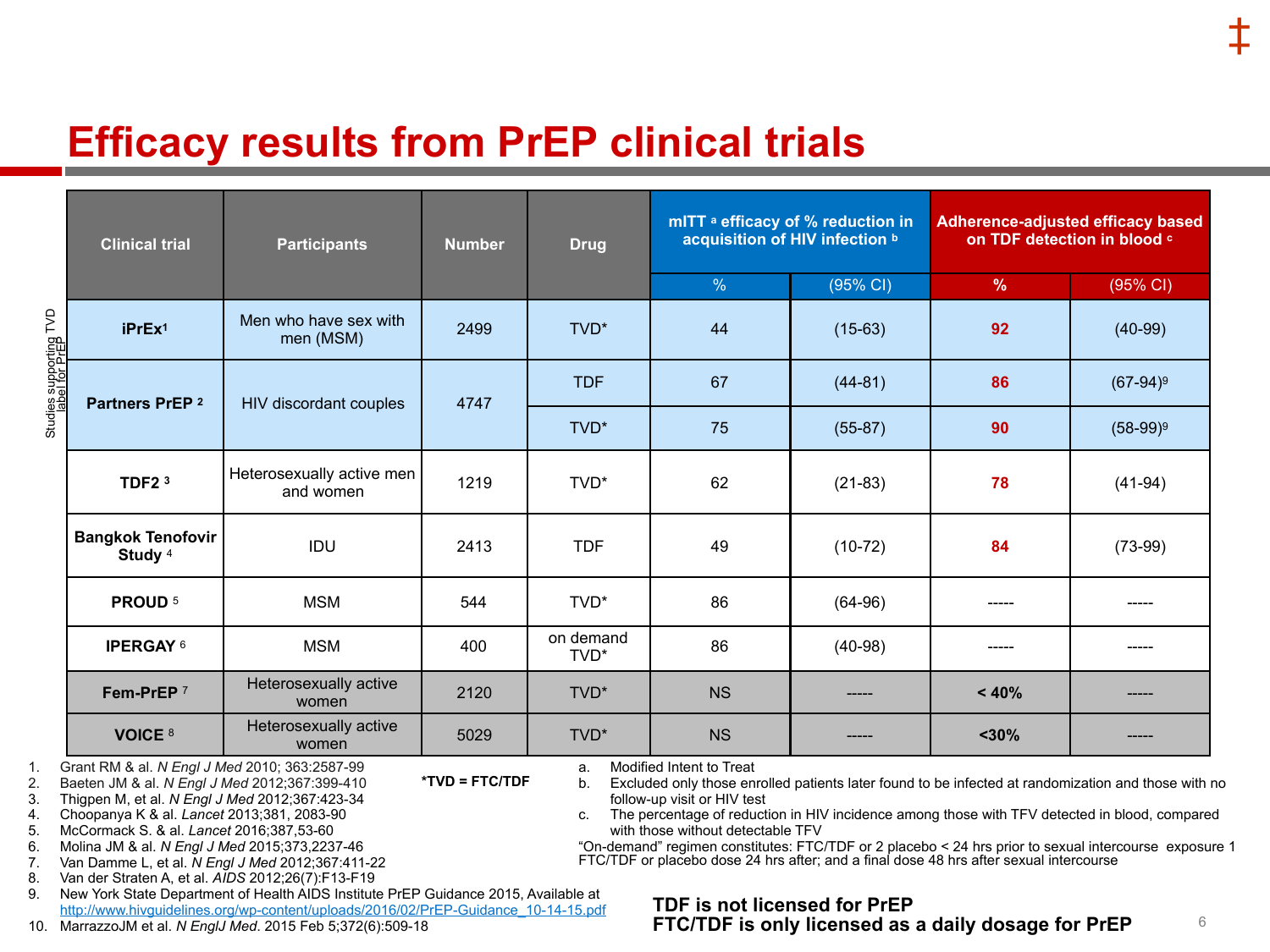### **iPrEx : Preexposure Prophylaxis Initiative trial**

Placebo-controlled, double-blind, randomised, multicentre study in the Americas, South Africa, and Thailand



- **Objective**: to determine whether once-daily use of FTC/TDF versus placebo can prevent HIV-1 infection in 2,499 MSM who also receive HIV counselling, condoms, and treatment for STIs
- **Primary endpoint:** HIV seroconversion between randomisation and Month 12
- **Secondary endpoints:** safety, adherence, sexual behaviour, resistance development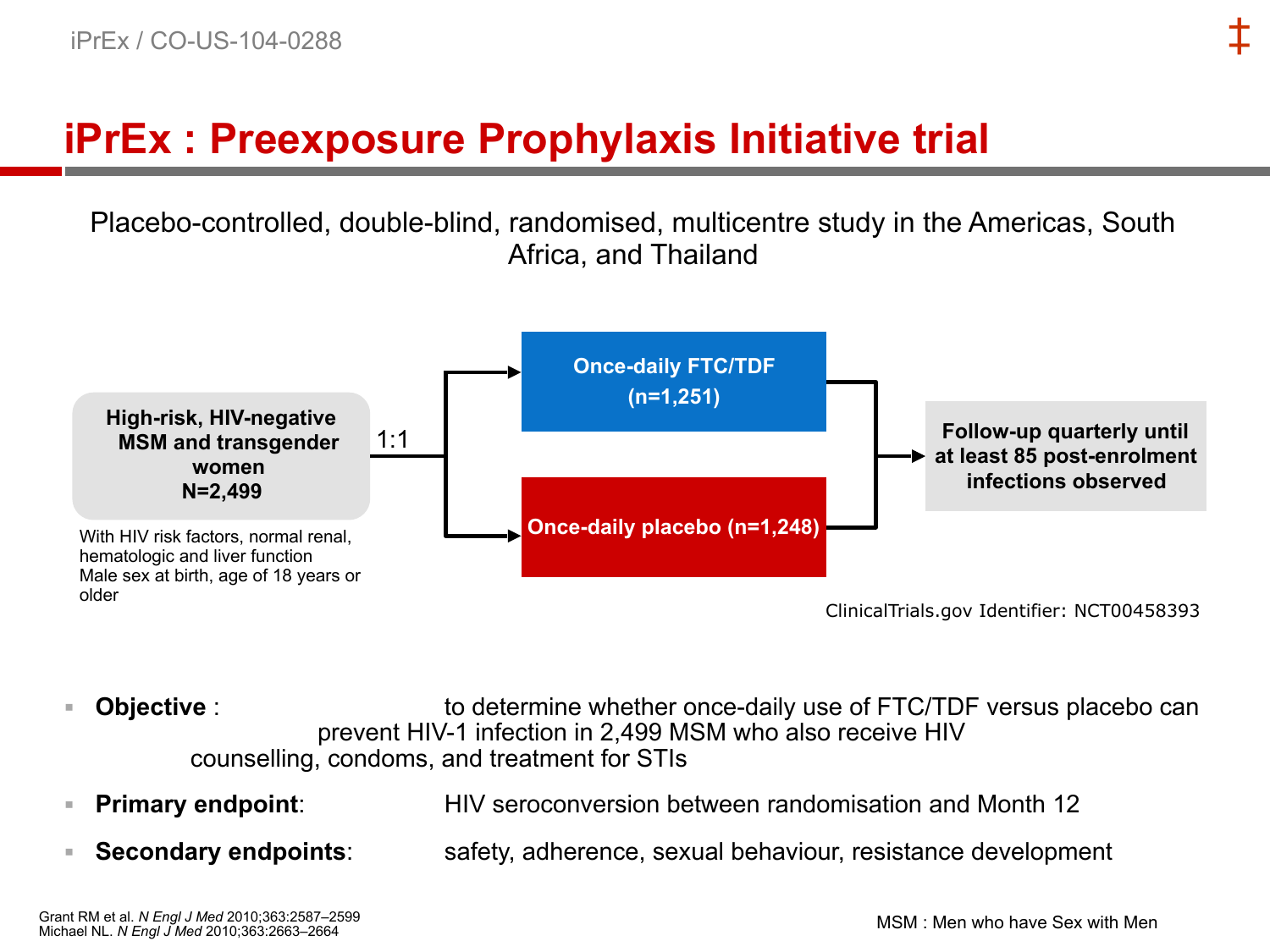### **Efficacy results**



Of the 100 incident infections:

**64** infections in the placebo

**36** infections in the FTC/TDF

No resistance to FTC or TDF was detected among these individuals

**Once-daily oral FTC/TDF provided 44% additional protection from HIV among MSM who received a comprehensive package of prevention services**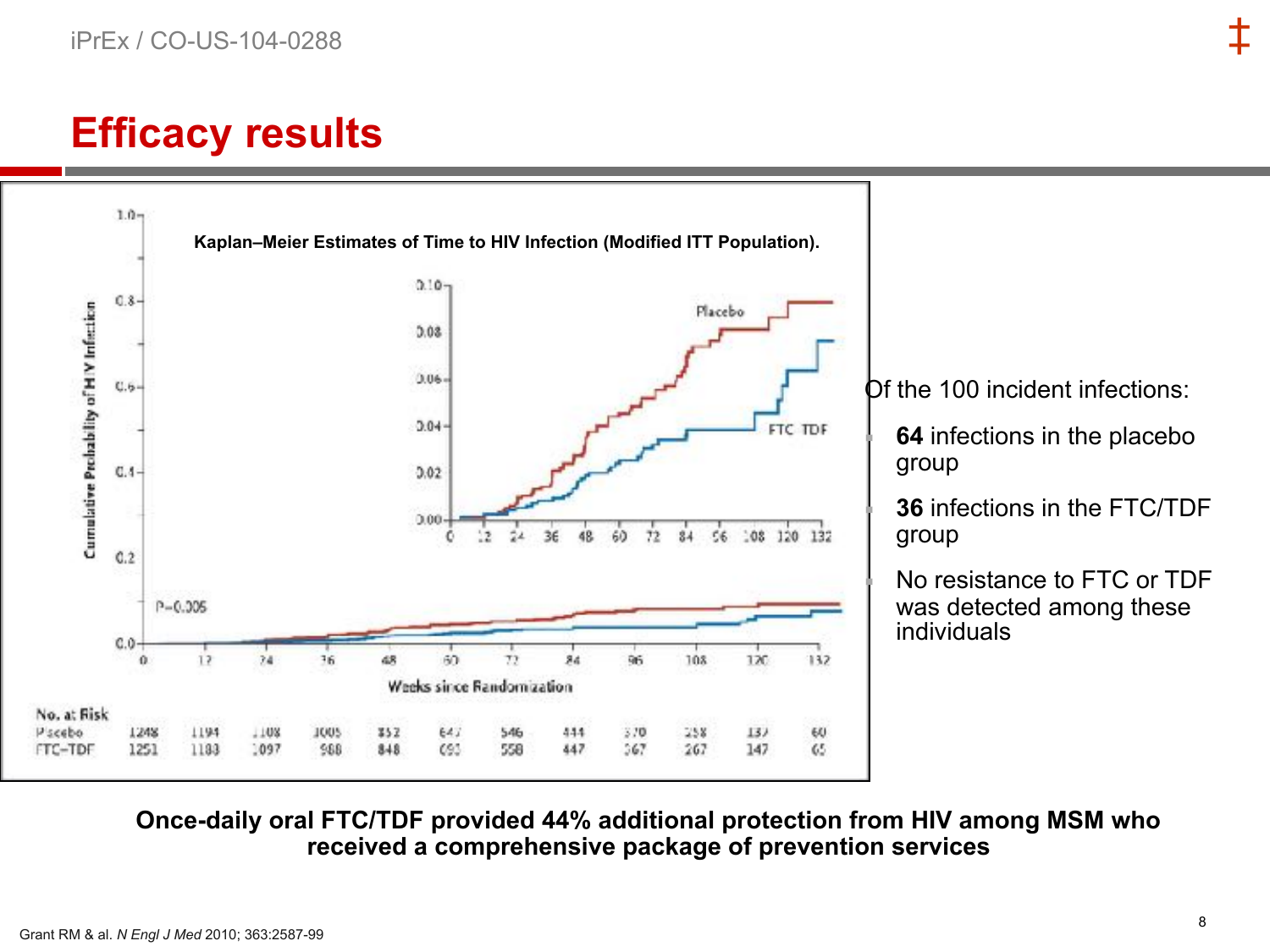### **Partners PrEP**

Randomised, double-blind, placebo-controlled study in Africa (Kenya and Uganda)



- **Study objective:** to determine whether once-daily use of FTC/TDF vs placebo can decrease the acquisition of HIV-1 infection in 4,747 serodiscordant heterosexual couples
- **Primary endpoints:** incidence of HIV-1 seroconversion among HIV-1-negative participants, adherence
- **Secondary endpoints:** safety, sexual behaviour, resistance development, sexual transmitted infections (STI)

Baeten JM et al. *N Engl J Med* 2012;367:399-410

#### **TDF is not licensed for PrEP**

9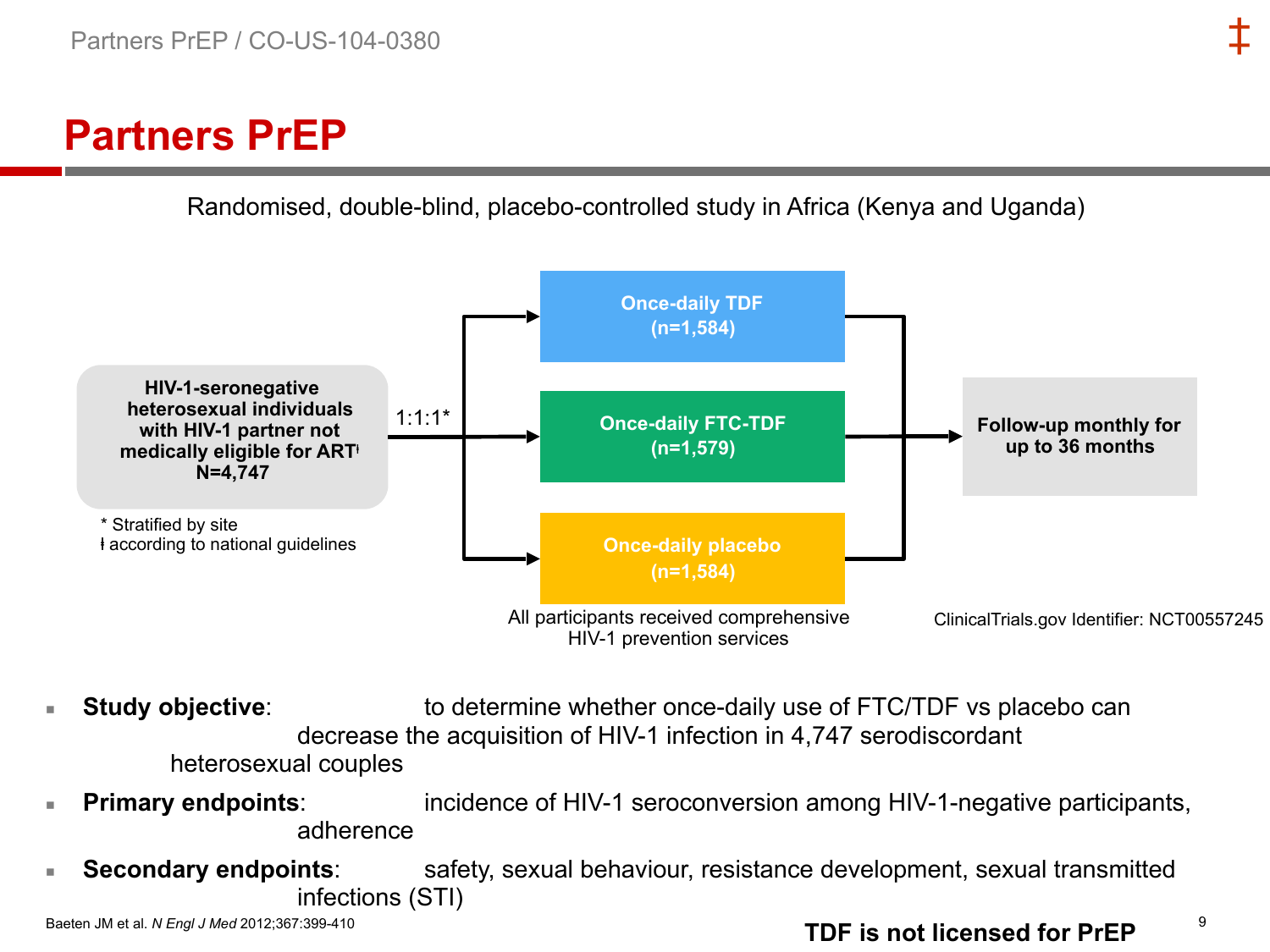### **Efficacy results**



**TDF and FTC/TDF were efficacious in preventing HIV-1 acquisition among negative individuals part coupled with an HIV-1 positive partner**

10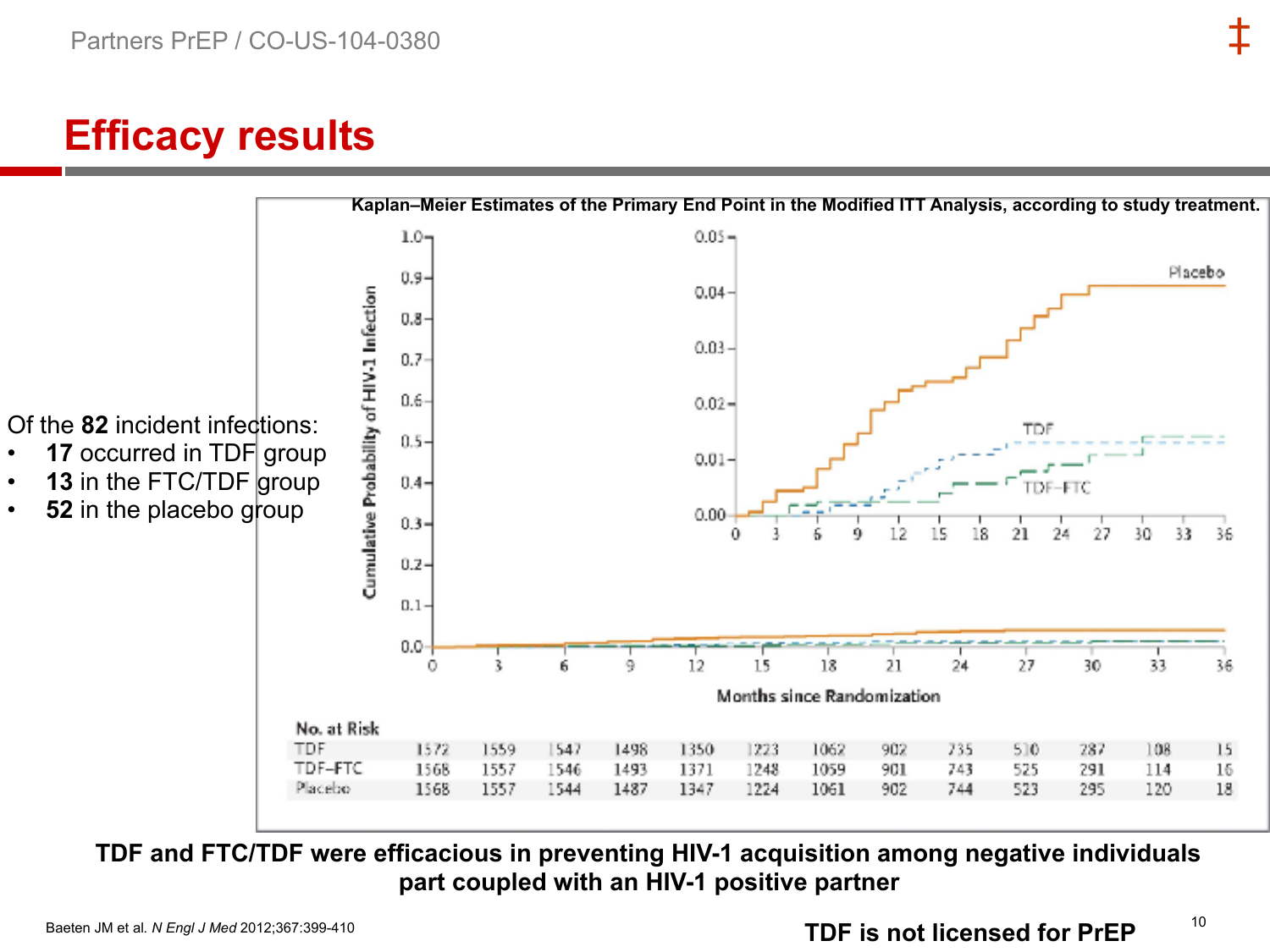#### **PROUD**



ClinicalTrials.gov Identifier: NCT02065986

All subjects received comprehensive HIV prevention services, including condoms, risk-reduction counseling, testing and treatment for sexually transmitted infections, and HIV pre- and post-test counseling

**Primary endpoint: HIV** seroconversion between randomisation and Month 12 **Secondary endpoints:** Safety, adherence, sexual behavior, resistance development

Oct 2014: the PROUD Trial Steering Committee announced that participants on the deferred arm of the study, who had not yet started PrEP, would be offered the opportunity to begin PrEP ahead of schedule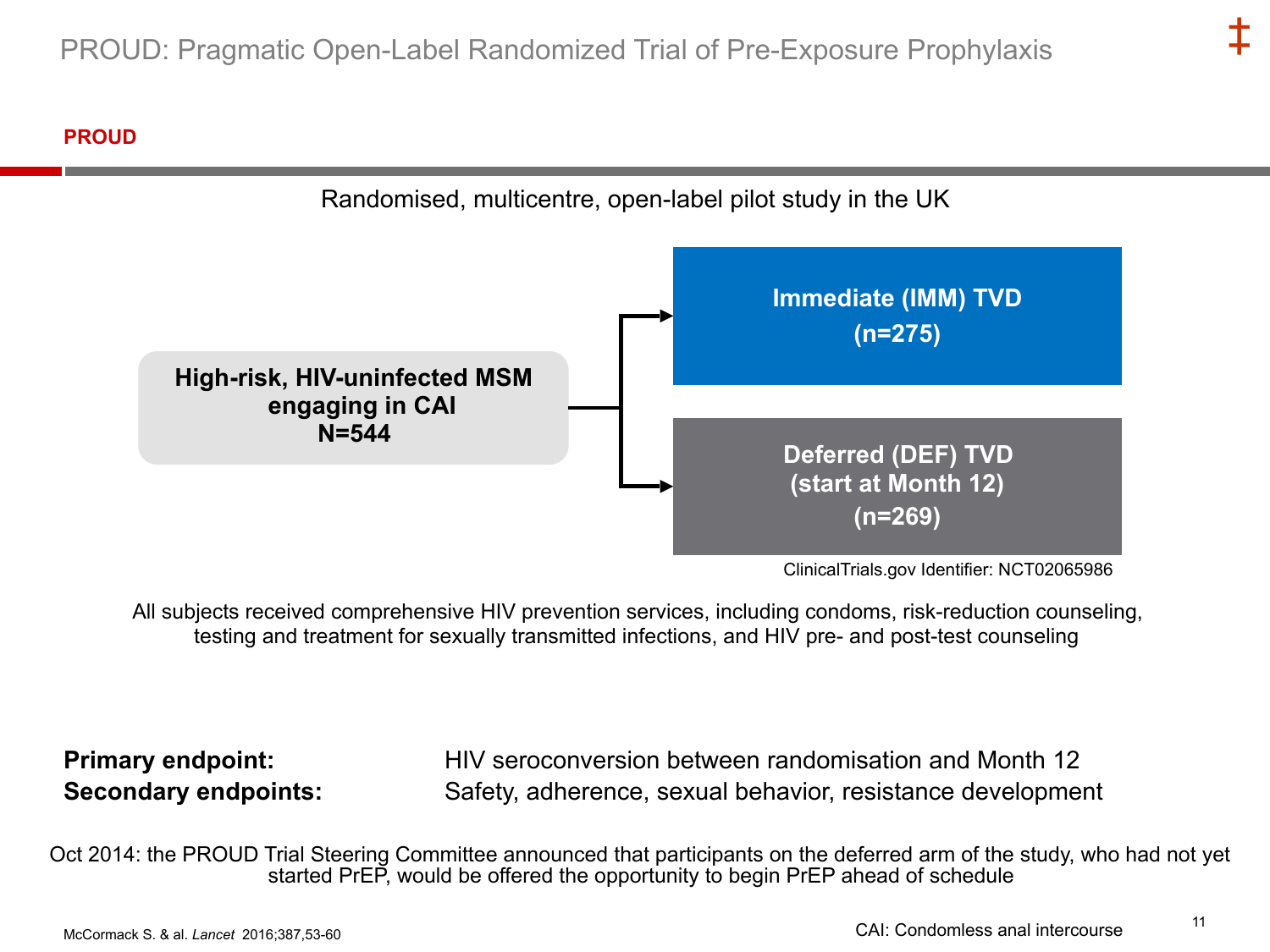#### **Efficacy results**

|              |               | <b>HIV Incidence</b>     |                                        |
|--------------|---------------|--------------------------|----------------------------------------|
| <b>Group</b> | Infections, n | <b>Follow-up</b><br>(PY) | Incidence/100 person-years<br>(90% CI) |
| Overall      | 23            | 465                      | $-$ *                                  |
| Immediate    | 3             | 243                      | $1.2(0.4-2.9)$                         |
| Deferred     | 20            | 222                      | $9.0(6.1-12.8)$                        |

\* The overall incidence was 4.9 infections/100 person-years, 90%CI (3.4-6.8) at 1st communication in McCormack S, et al. CROI 2015; Seattle, WA. #22LB

**Use of post-exposure prophylaxis by arm:** 

– IMM: 12 subjects (4.4%); 14 prescriptions

– DEF: 85 subjects (31.5%); 174 prescriptions

### **86% (90% CI: 64-96) Relative Risk Reduction;** *p***=0.0001 Number needed to treat to avert one HIV infection = 13 (90% CI: 9-23)**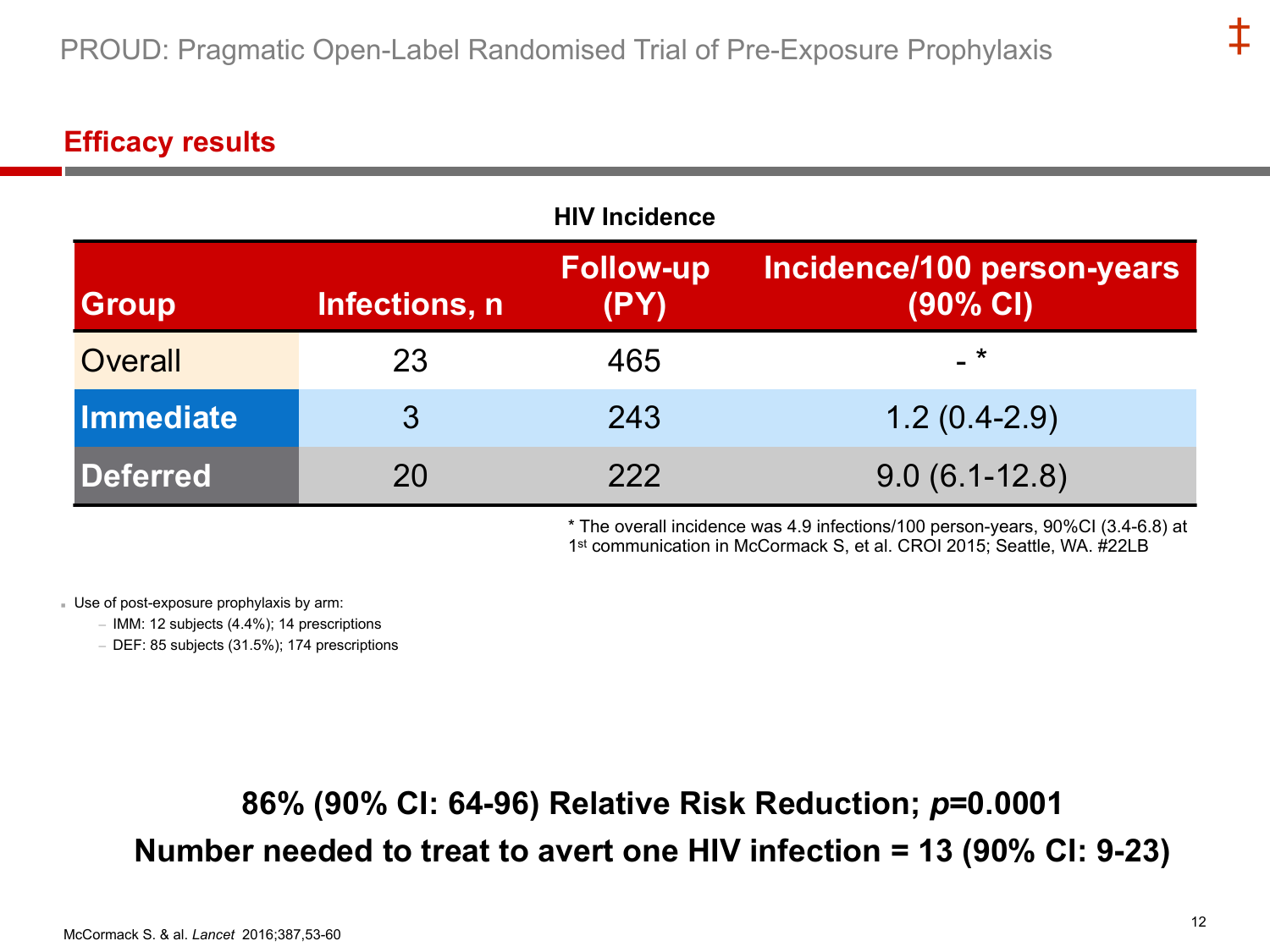### **IPERGAY**



- 1 TVD or placebo 24 hrs after first intake 1 TVD or placebo 48 hrs after first intake
- 

**Primary endpoint:** HIV seroconversion

**Secondary endpoints:** Sexual behavior, safety events, adherence

Oct. 2014, the DSMB recommended that the placebo arm be discontinued and patients be offered switching into the treatment arm.

Molina JM et al. CROI 2015; Seattle, WA. #23LB Molina JM & al. *N Engl J Med* 2015;373,2237-46

#### <sup>13</sup> **FTC/TDF is only licensed as a daily dosage for PrEP**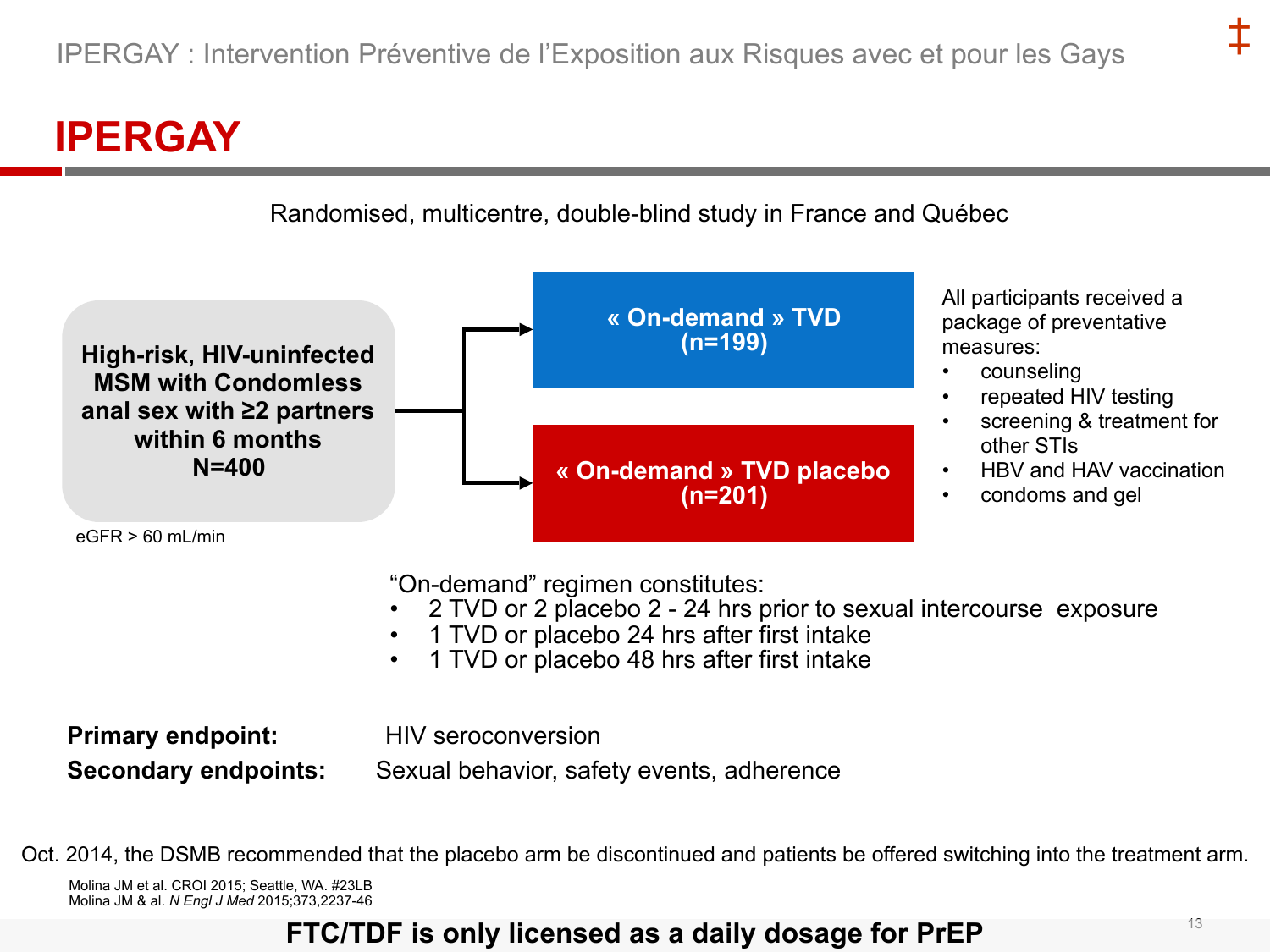### **Event-driven PrEP**



- **EXTERGAY results provide the first evidence that an event-driven regimen was effective among high**risk MSM with frequent sex (median of 10 sex acts per month and 8 partners every two months).
	- In this study overall, available data suggest that men were taking PrEP an average of three to four days per week.
- CDC cautions that researchers do not yet know if this regimen will work among MSM who have sex less frequently or among other populations at high risk for HIV infection.
- CDC continues to recommend daily dosing of PrEP and urges people at substantial risk for HIV infection and their health care providers to continue to follow current CDC guidelines

Molina JM et al. CROI 2015; Seattle, WA. #23LB Molina JM & al. *N Engl J Med* 2015;373,2237-46 <http://www.cdc.gov/nchhstp/newsroom/2015/IPERGAY-2015-Media-Statement.html>

#### **FTC/TDF is only licensed as a daily dosage for PrEP**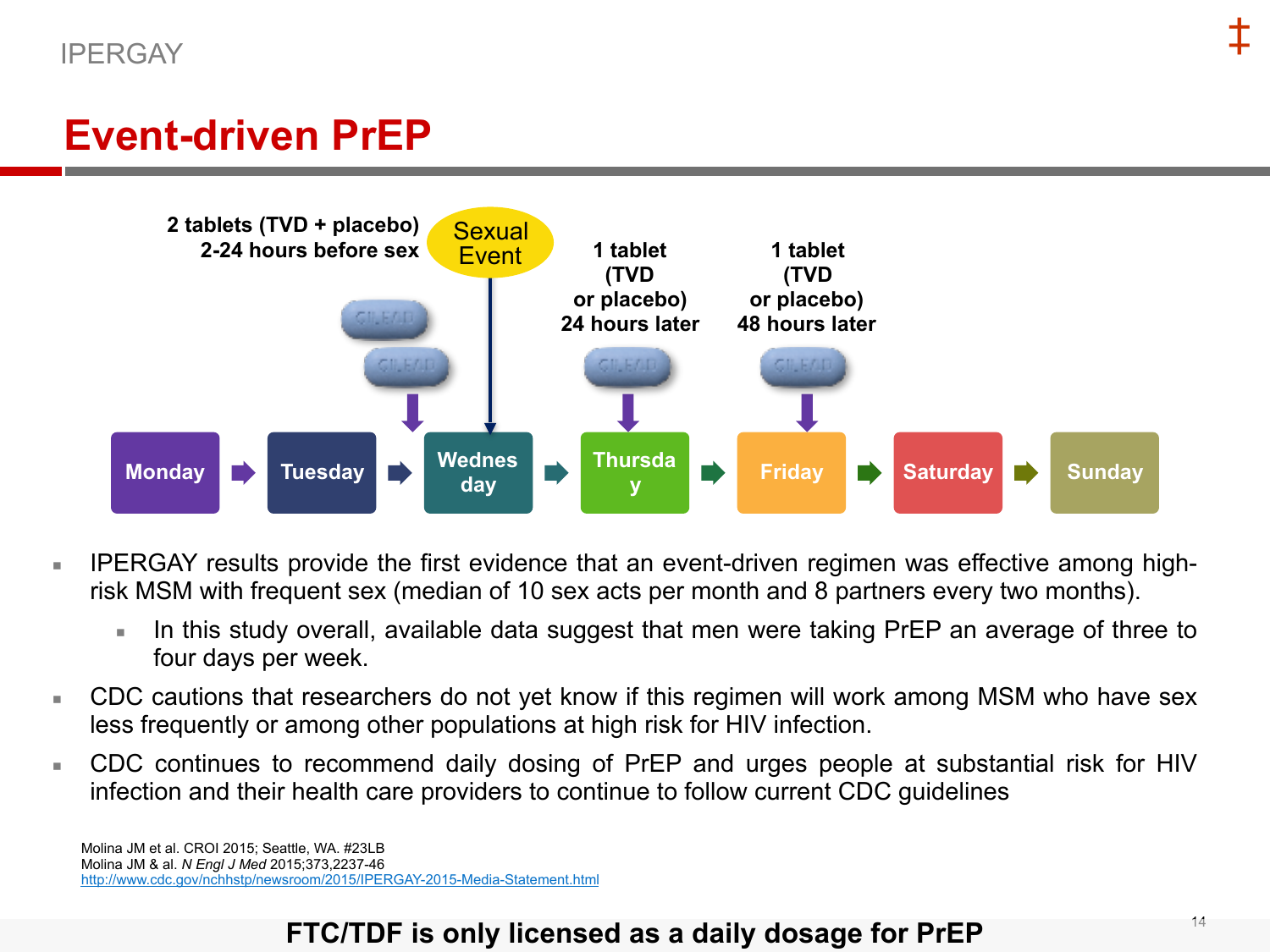#### IPERGAY

### **Efficacy results**



- **Placebo = 14** (incidence: 6.60/100 PY)
- **FTC/TDF =2** (incidence: 0.91/100 PY)
- Mean follow-up= **9.3 months** (IQR 4.9-20.6)
- Average **15 pills / month** (TVD : IQR 11-21; PBO : IQR 9-21)
- 56 subjects received post-exposure prophylaxis :
	- $\overline{P}BO = 25$
	- $TVD = 31$ *p=0.37*



#### **86% (95% CI: 40-98,** *p=0.002***) Relative Risk Reduction Number needed to treat for 1 year to avert 1 HIV infection: 18 (95% CI : 11-50)**

Molina JM et al. CROI 2015; Seattle, WA. #23LB Molina JM & al. *N Engl J Med* 2015;373,2237-46

#### **FTC/TDF is only licensed as a daily dosage for PrEP**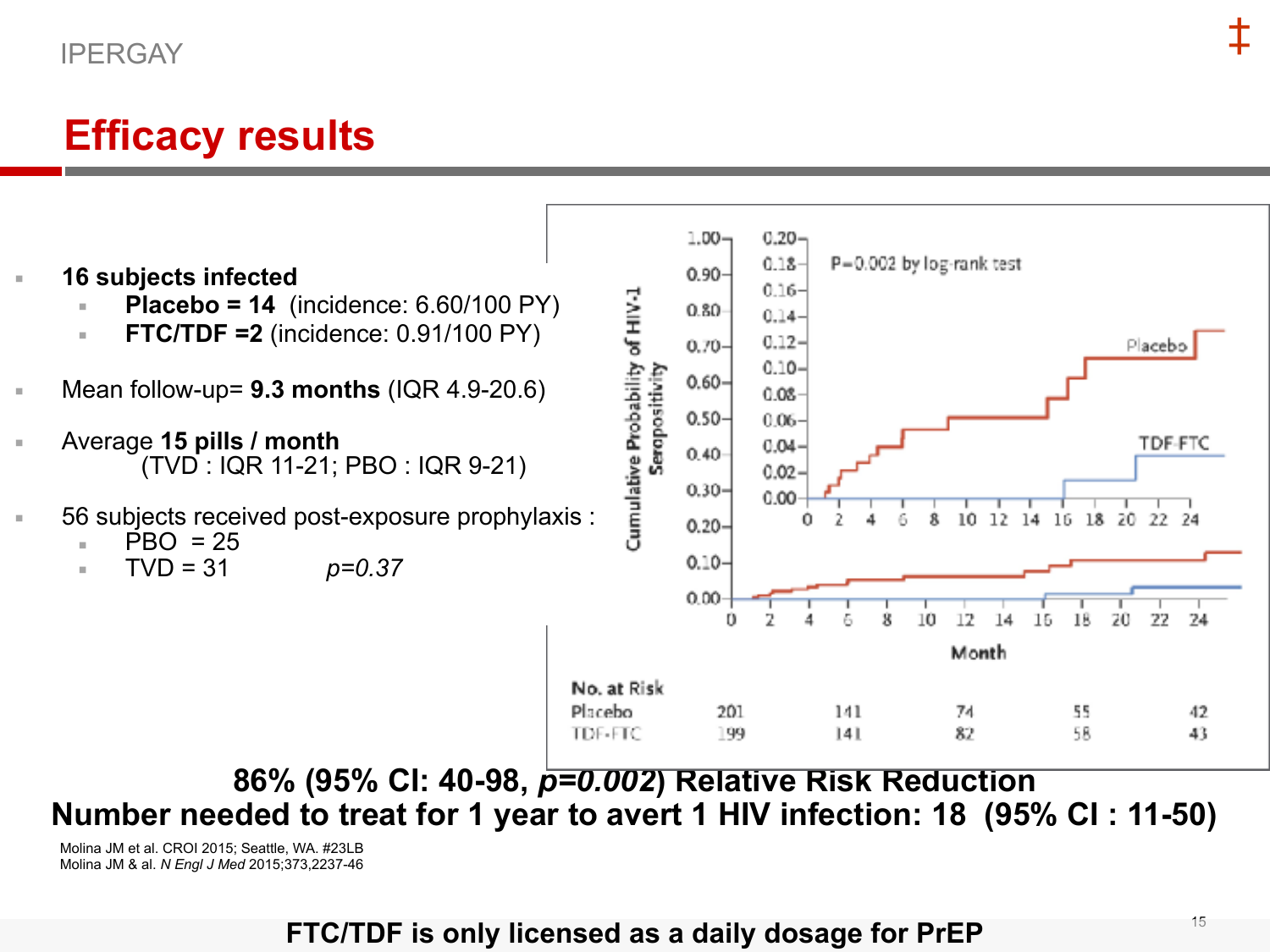#### IPERGAY Sub-Study

### On-Demand PrEP in MSM with High Risk and Less Frequent Sexual Intercourse

#### **Sub-analysis in IPERGAY trial to assess the effectiveness of on-demand PrEP in MSM at high risk for HIV infection but with less frequent sexual intercourse**

- Retrospective analysis of a sub-group of patients (N=269, 134 PYFU)
	- Who reported a PrEP use ≤ 15 pills/month
	- Systematically or often during sexual intercourse
	- Considering potential bias as variability of sexual activity across the trial and the date determination of a potential infection

|                                                                                              | <b>Patient-</b><br><b>Years</b> | <b>HIV</b><br>infections, n | <b>IR/100 PY</b><br>(95%CI) | RRR*<br>(95%CI)   | <b>P-value</b> |
|----------------------------------------------------------------------------------------------|---------------------------------|-----------------------------|-----------------------------|-------------------|----------------|
| <b>Placebo</b>                                                                               | 64.8                            | 6                           | 9.3<br>(3.4, 20.1)          |                   |                |
| <b>FTC/TDF</b>                                                                               | 68.9                            | 0                           | 0.0<br>(0.0, 5.4)           | 100%<br>(39, 100) | 0.013          |
| Median pills/month: 9.5 (IQR: 6-13)<br>Median number sexual intercourse/month: 5 (IQR: 2-10) |                                 |                             |                             |                   |                |

#### **These data suggest on-demand PrEP with FTC/TDF may be an adequate alternative to daily PrEP for MSM at high risk of HIV acquisition but with less frequent sexual intercourse**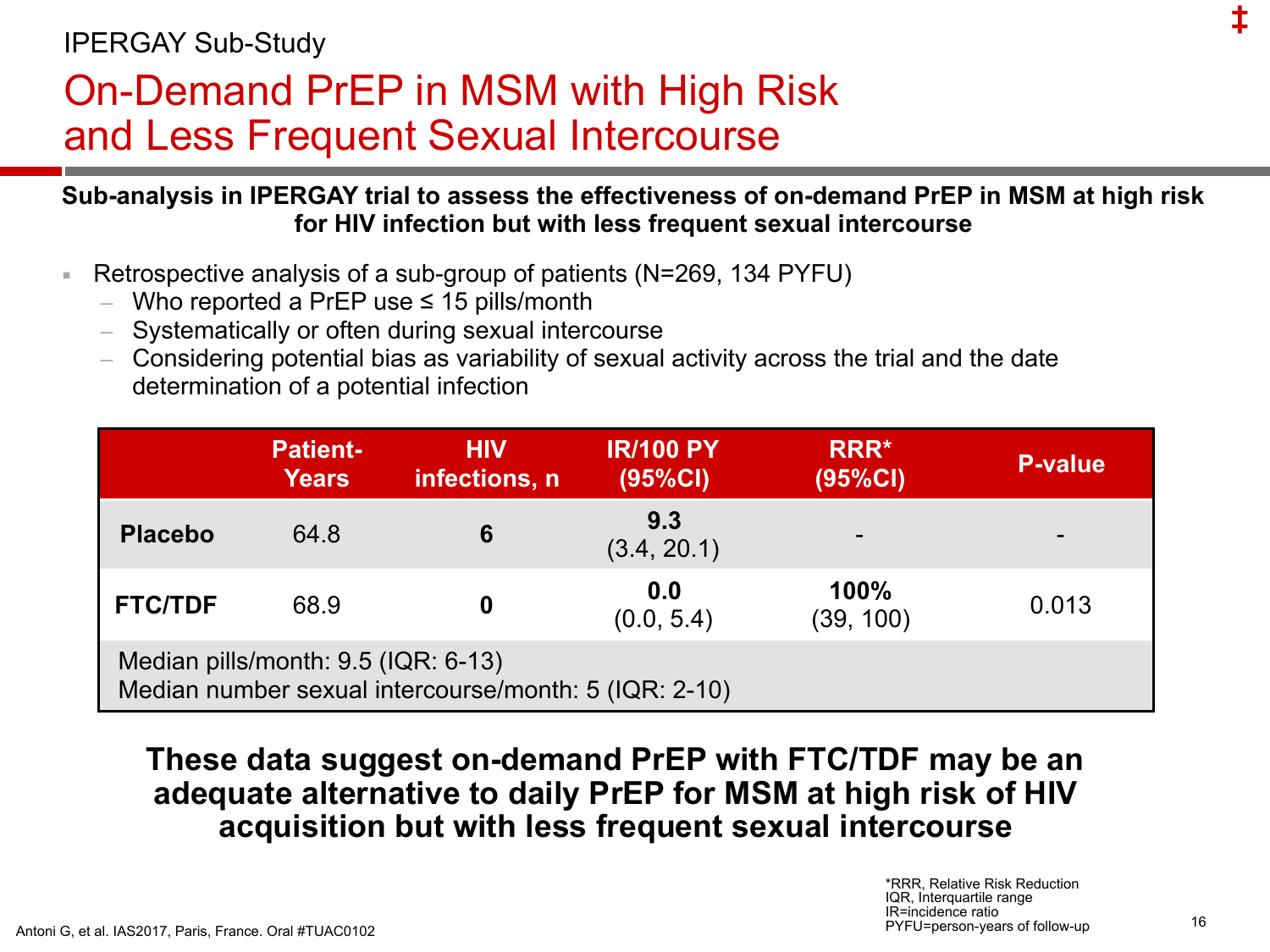### **Seroconversion rates in demonstration projects** (July 2012 to May 2016)

#### **32 individual studies of FTC/TDF for PrEP**

- 8,478 participants:
	- $-7,002$  men
	- $-1,388$  women
	- 76 transgender
- 7,061 cumulative person-years of FTC/ TDF exposure

#### **Results**

- 67 HIV-1 seroconversions
- 0.95/100 p-y seroconversion rate (95% CI: 0.74, 1.21)

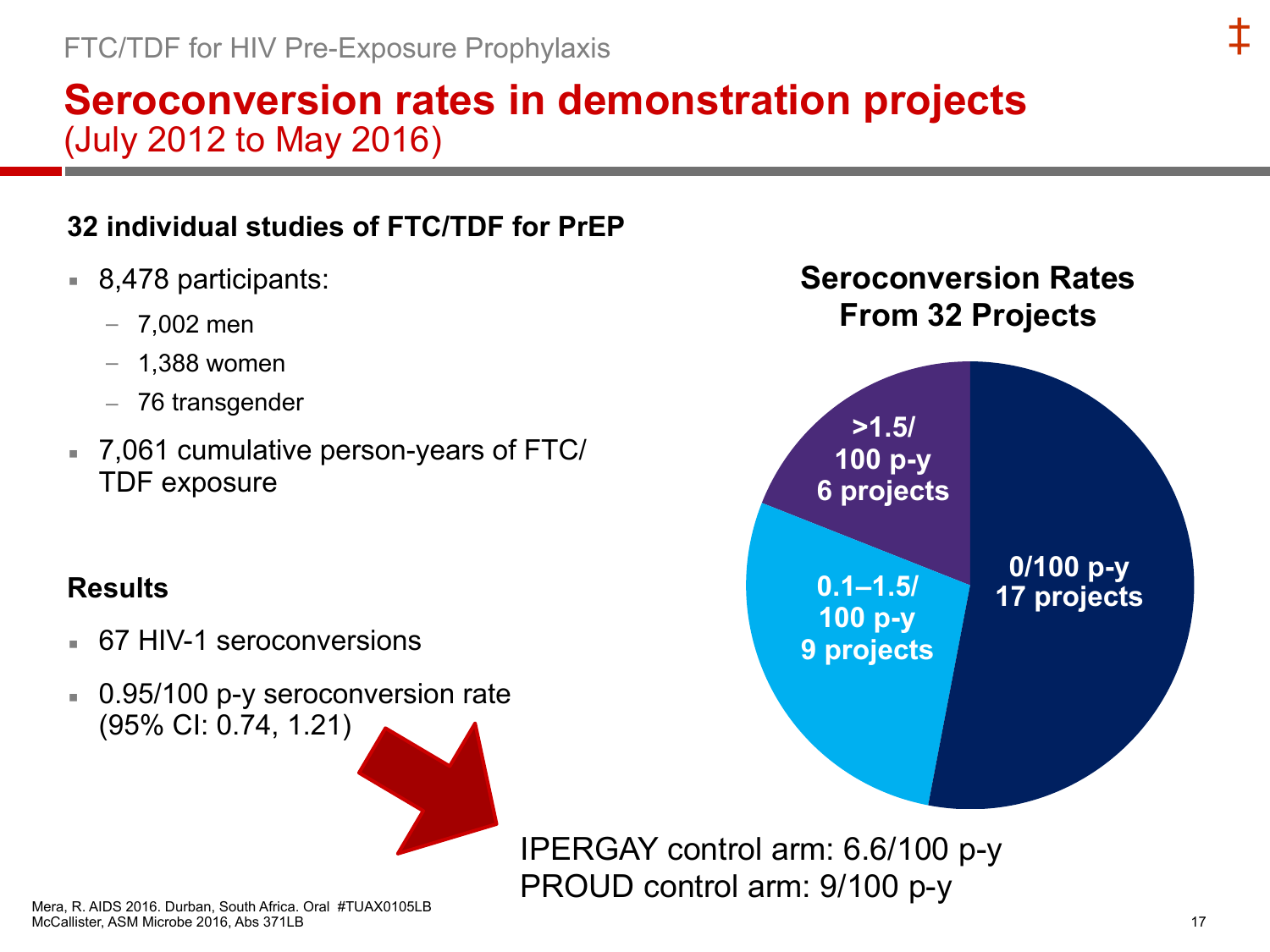### Characteristics of Seroconverters in Demonstration Projects

#### **Seroconversion Rates By Sex/Gender**



\*Includes genderqueer, androgynous designations. 18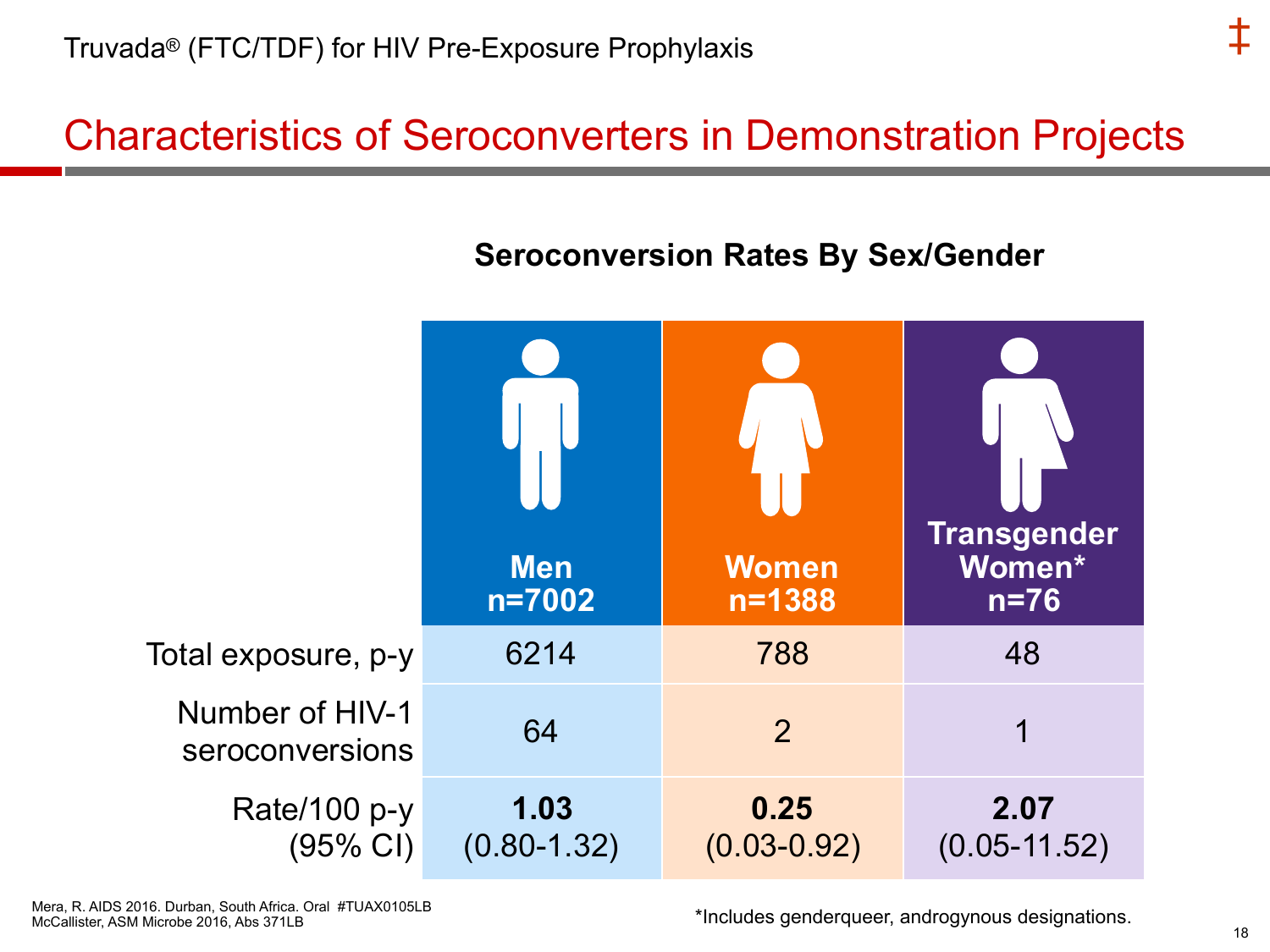#### Partners Demonstration Project

### **Integrated delivery of PrEP and ART: sustained near elimination on HIV transmission in African HIV serodiscordant couples**





4 incident HIV seroconverters :

- No TFV detected in plasma (n=3) or PrEP declined (n=1)
- No resistance for TFV or FTC

- **Integrated delivery of ART and PrEP in HIV serodiscordant couples demonstrated,** 
	- **95% reduction in observed HIV incidence compared to expected**
	- **time-limited PrEP as a bridge to ART is feasible and highly effective in preventing HIV transmission**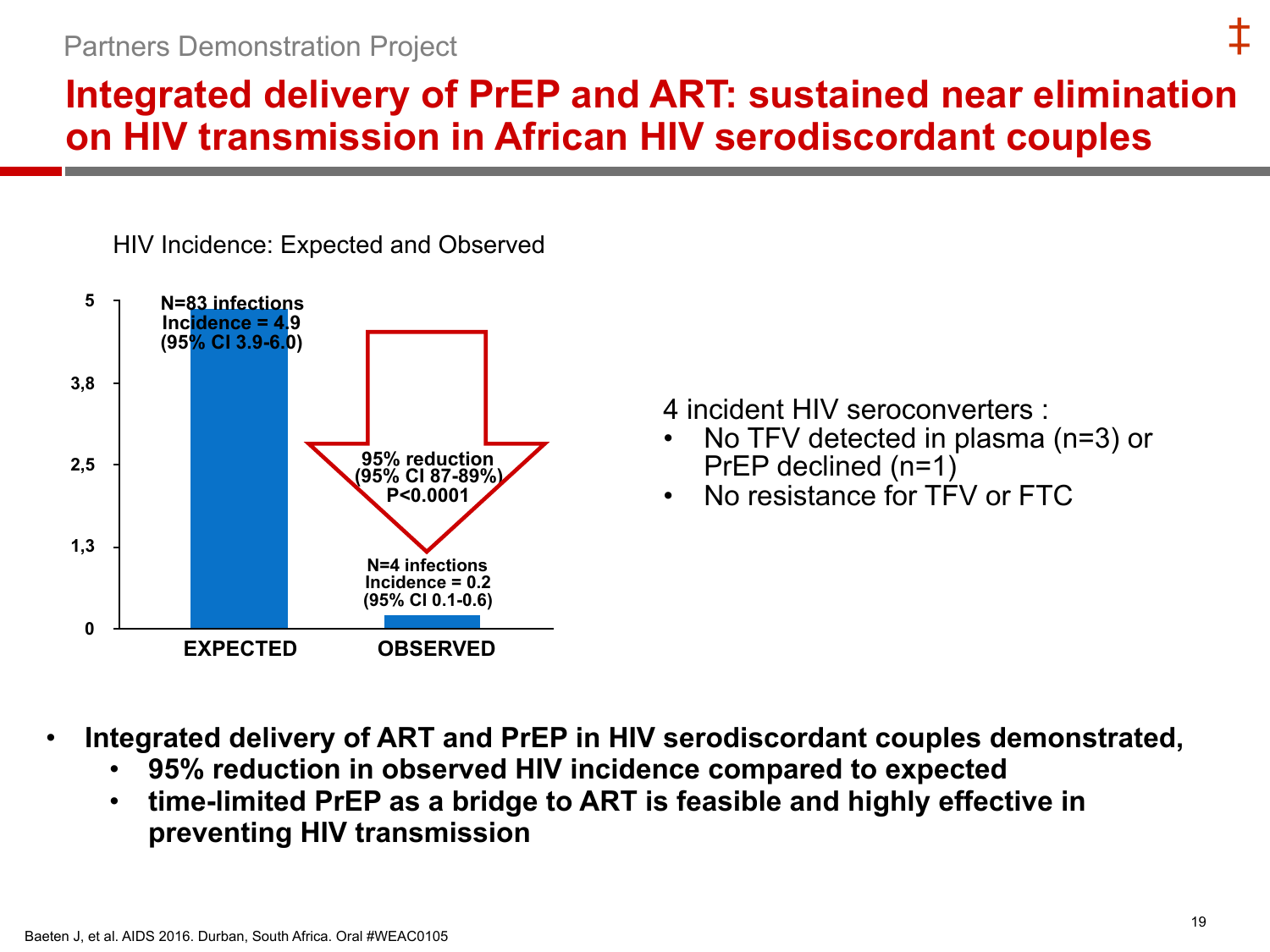# **Renal and bone safety**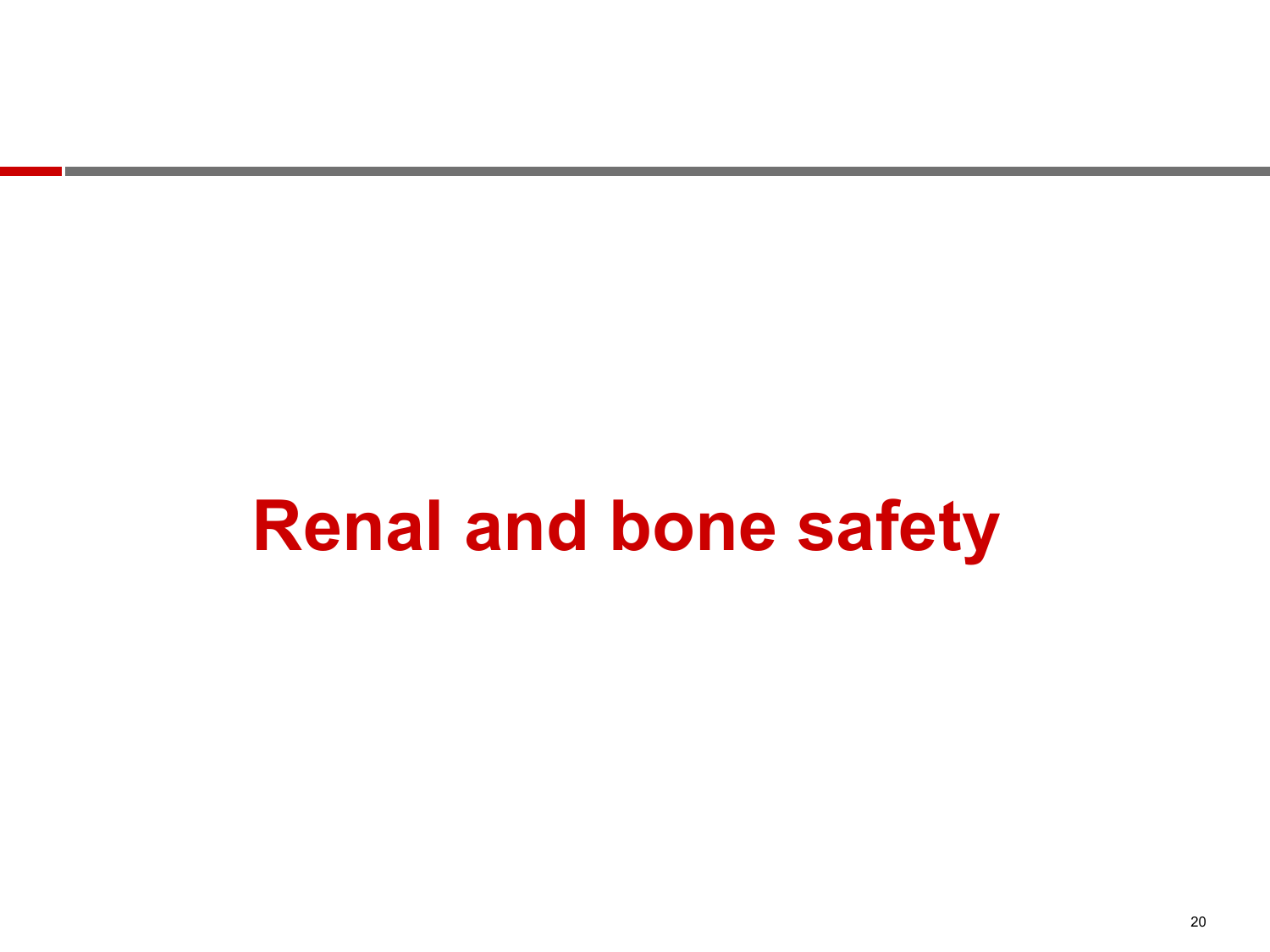### **Renal Safety**

Renal safety assessment of 2499 HIV-negative subjects in iPrEx study



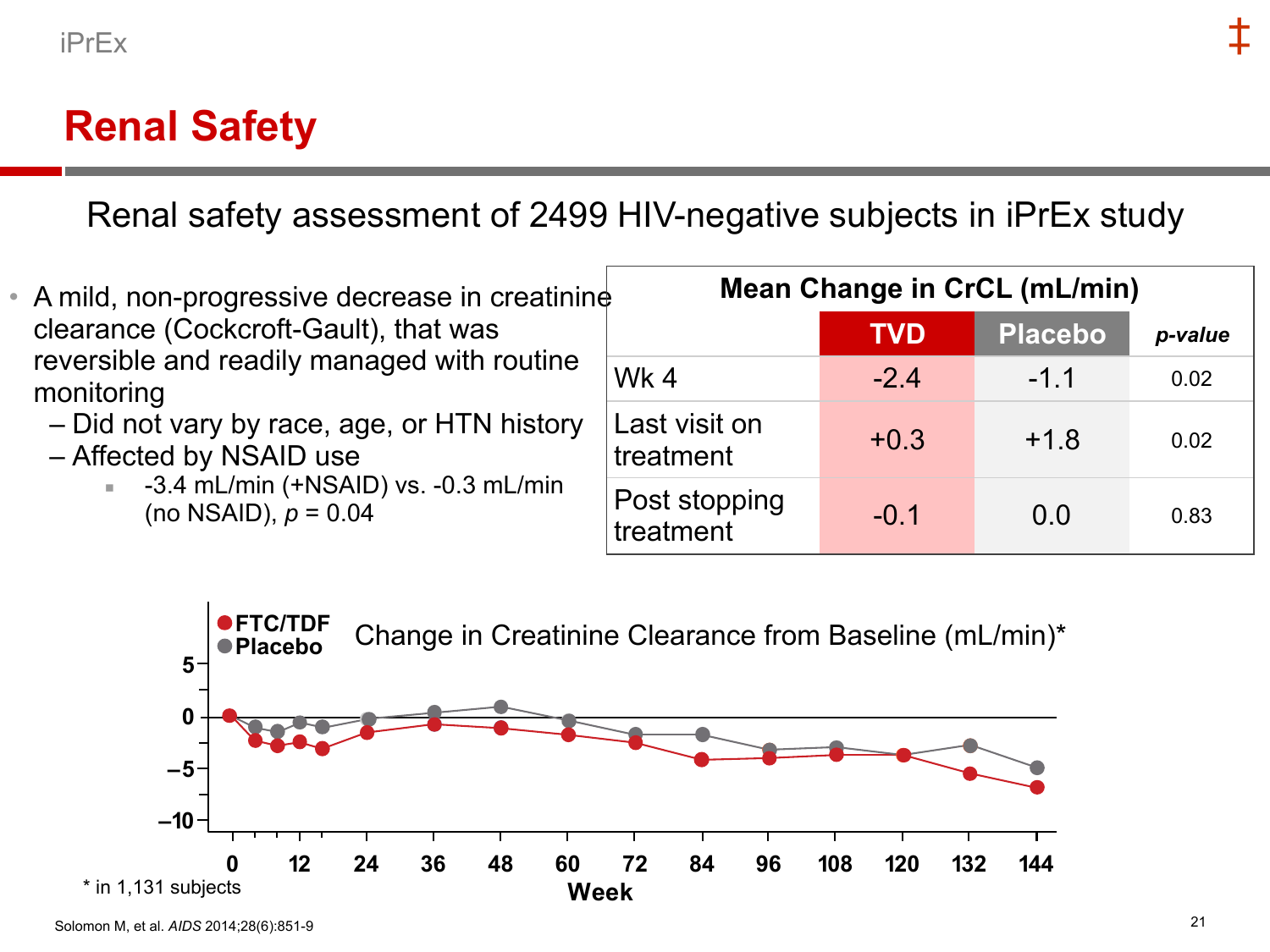### **Renal safety**



- **Both TDF** (-1.23mL/min/1.73m², 95%CI, -2.06 to-0.40, p=0.004) **and FTC/TDF** (−1.59 mL/min/1.73m², 95%CI, −2.44 to −0.74; P < .001) **were associated with significant decline in eGFR vs placebo after a median follow-up of 18 months**
- The difference in mean eGFR between PrEP and placebo appeared by 1 month after randomisation and was stable **through 12 months**

#### **FTC/TDF as PrEP resulted in a small but non-progressive decline in eGFR**

Mugwanya K et al. *JAMA* Intern Med 2015;175(2):246–254

#### **TDF is not licensed for PrEP**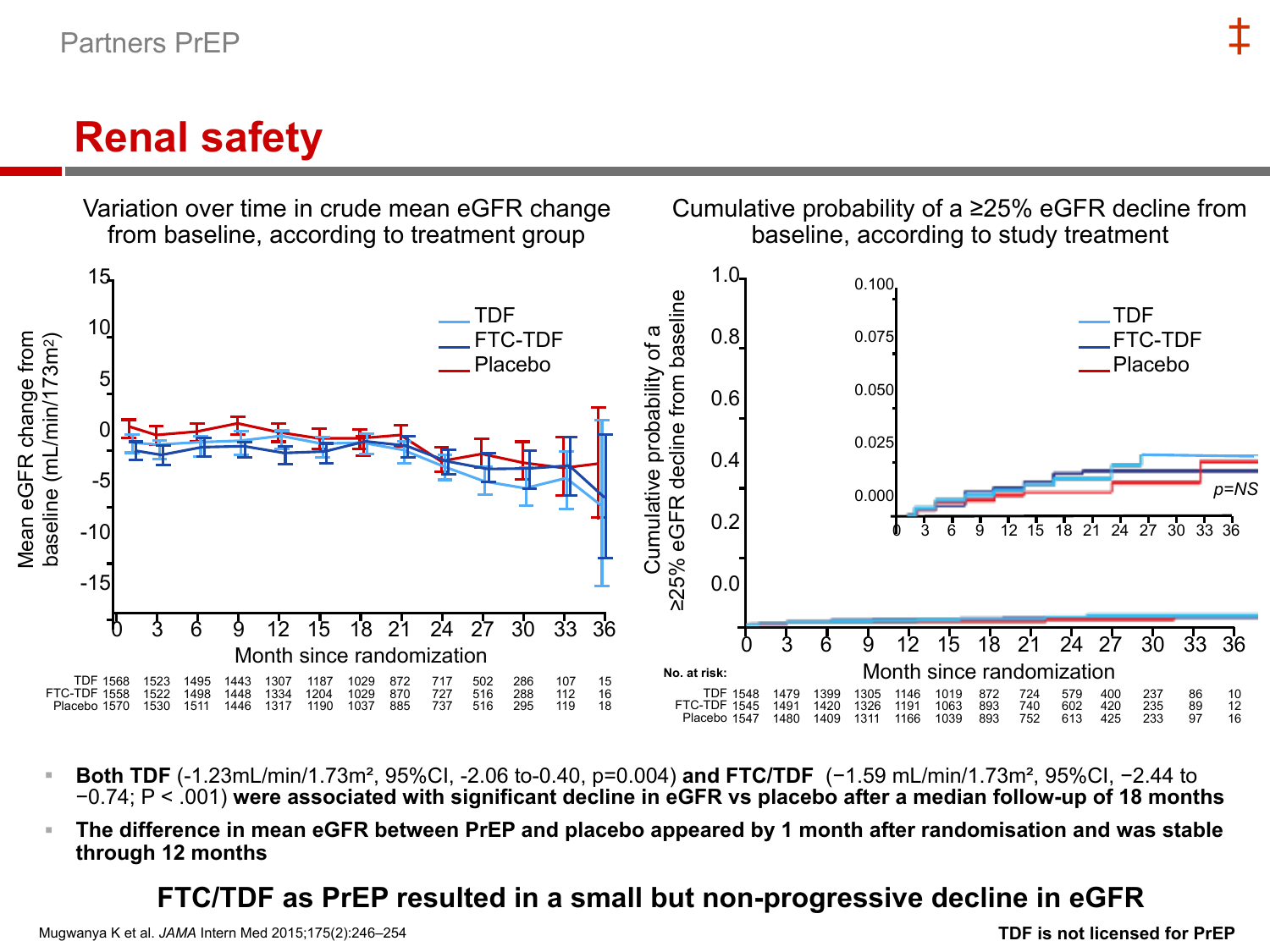#### **Decline in eGFR resolves within weeks of discontinuing TDF or FTC/TDF for PrEP**

- Phase 3, randomised trial of daily oral TDF PrEP vs. FTC/TDF PrEP vs. PBO among African HIV-negative men and women (N=4747) with normal baseline renal parameters
	- SCr was assessed quarterly while on study medication, and at 2 monthly visits after d/c
	- eGFR was calculated using CKD-EPIa
- **Mean eGFR was 2-3 mL/min lower on PrEP vs. PBO (***P***<0.01) at first poststudy drug visit**
- **>96% of participants had >75% eGFR reversion to baseline levels by 8 weeks of study drug discontinuation**



**<sup>a</sup>** Chronic Kidney Disease Epidemiology Collaboration Equation.

b Median time from the last on-study drug visit to the first post-study drug visit was 4 weeks (IQR: 3 - 5), which was similar across treatment groups.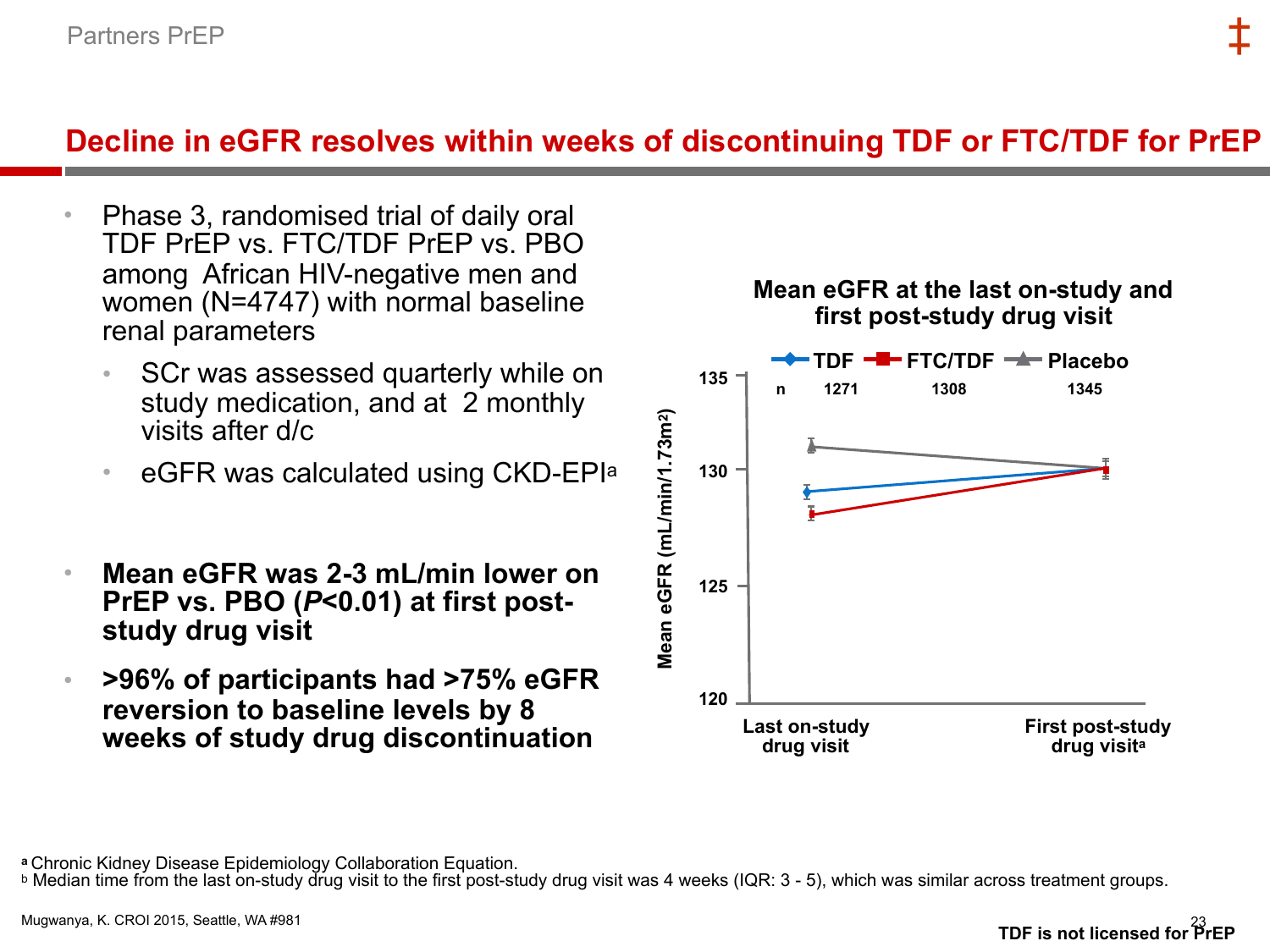### **Change from baseline in bone mineral density (BMD)**

**SPINE (L1-L4) A1 A2 TOTAL HIP**  $1.2 -$ 1.2 0.8 0.8 **Placebo Placebo**  $\Delta$  BMD  $(^{96}_{0})$ **Δ BMD (%) A BMD (%) Δ BMD (%)** 0.4 0.4 0.0  $0.0$  $-0.4$ –0.4 –0.8  $-0.8$ **FTC/TDF**  $-1.2$  $-1.2$ **FTC/TDF**  $-1.6$  $-1.\overline{6}$ Week 0 24 48 72 96 24 24 Week 0 48 72 96 N Placebo 251 251 211 168 112 56 251 211 167 112 56 N FTC/TDF 247 210 165 107 55 245 207 162 105 55 001 064 004 111  $.001$   $< 0.01$   $.176$   $.246$ *pvalue*

Changes from baseline in BMD during treatment in the spine and hip

‡

#### **A decrease in BMD was observed for both spine (p=0.001) and hip (p=0.001) in the FTC/TDF group vs placebo within 24 weeks**

**There were no differences in bone fractures between the FTC/TDF and placebo groups (p=0.62)**

DEXA, dual-energy X-ray absorptiometry Mulligan K et al. *Clin Infect Dis* 2015;61(4):572–580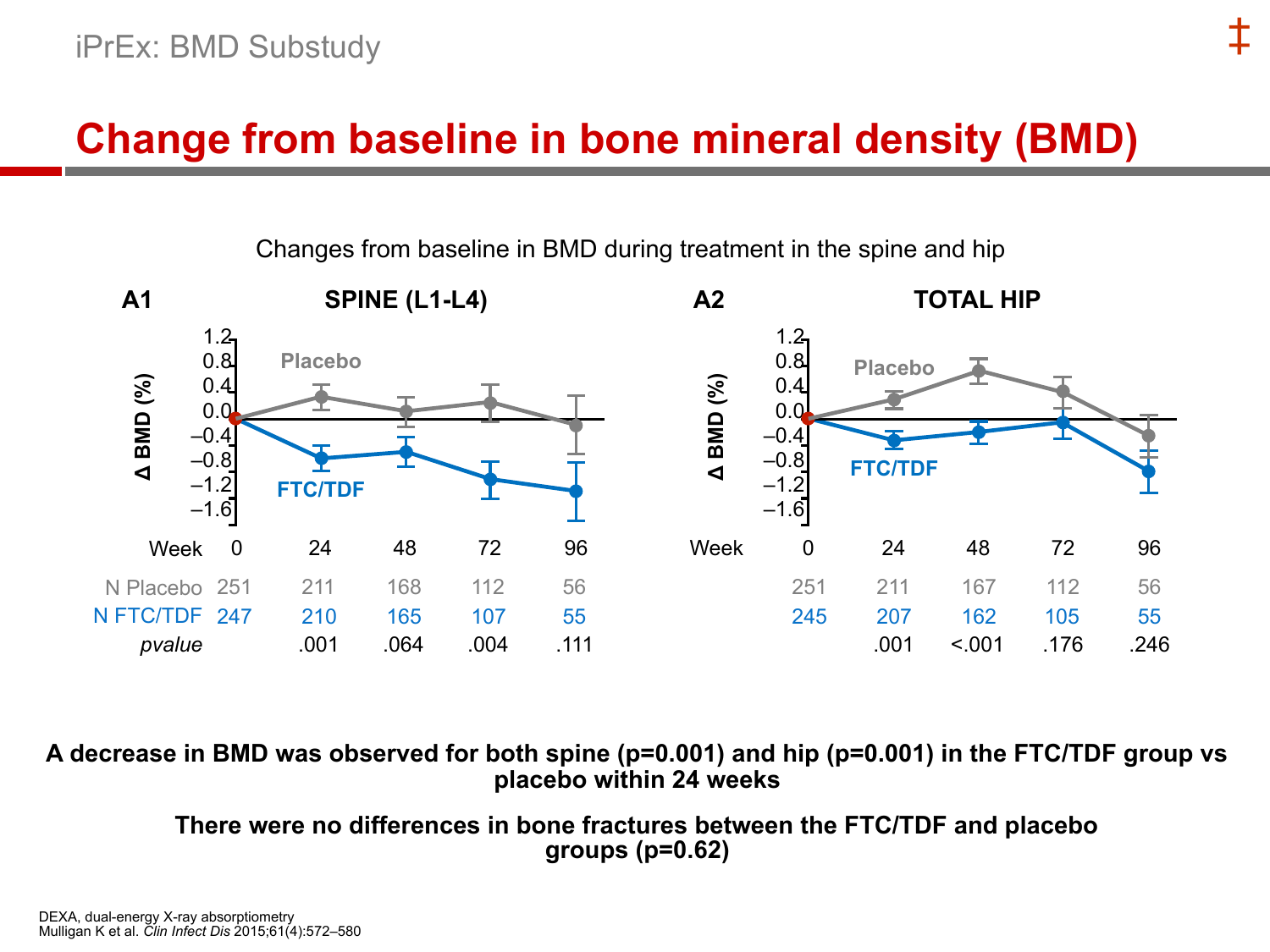#### **Bone mineral density (BMD) extension study**

498 MSM and TGW, BMD measured every 24 weeks during the iPrEx study, 24 weeks after stopping PrEP and at the beginning of the iPrEx open-label extension (OLE)



\* Drug concentration in PBMCs to evaluate adherence. (fmol/M viable PBMCs)

16 fmol/M viable PBMCs is the TDF concentration associated with a 90%-reduction in HIV infection risk ( $EC_{90}$ )

- **BMD recovered (to placebo levels) by 6 months in spine when TVD discontinuation**
- **BMD recovered completely by enrolment in iPrEx OLE (median 73 weeks) in both spine and hip**

Grant R et al. CROI 2016, Boston, MA, Oral #48LB: http://betablog.org/9038-2/ (accessed June 2016)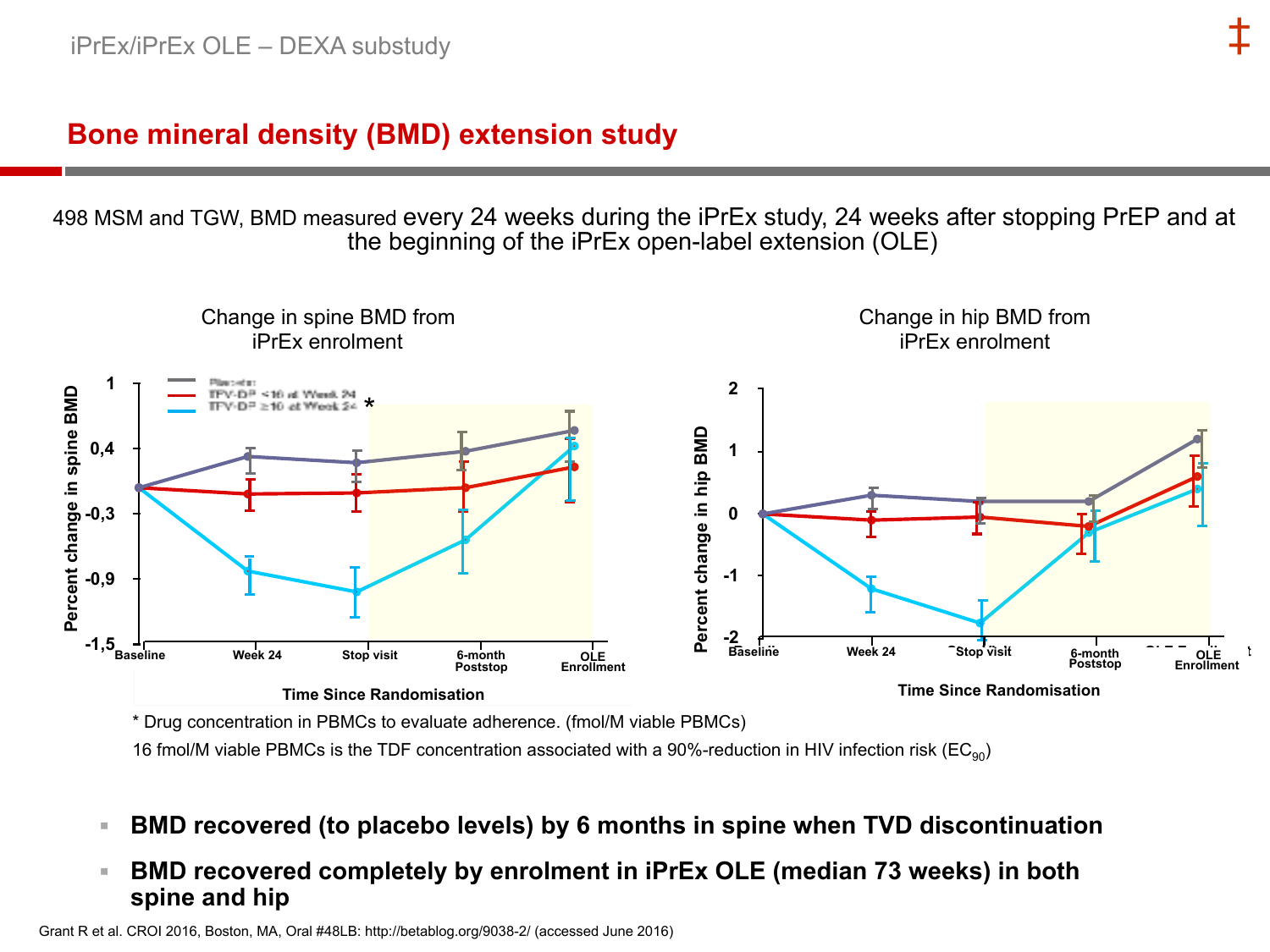### **BMD changes in 18-24yo MSM after discontinuing TVD PrEP**

#### **Extension Phase (EPH)**

- DXA scans at 48 weeks after discontinuing PrEP study, i.e. 48 weeks on FTC/TDF followed by 48 weeks off FTC/TDF
- N=72 individuals followed-up through the EPH

| <b>BMD change (mean)</b> | <b>From BL to Wk 48</b><br>(on FTC/TDF) | <b>From Wk 48 to end of Overall change from</b><br><b>EPH</b><br>(off FTC/TDF) | <b>BL to end of EPH</b> |
|--------------------------|-----------------------------------------|--------------------------------------------------------------------------------|-------------------------|
| Hip                      | $-1.43\%$ *                             | $+1.02\%$ *                                                                    | $-0.35\%$               |
| <b>Whole Body</b>        | $-0.63\%$ *                             | $+0.64\%$ *                                                                    | $-0.11\%$               |
| <b>Lumbar Spine 1-4</b>  | $-0.25%$                                | $+1.15\%$ *                                                                    | $+0.87\%$ *             |

**\*p<0.05**

- **There is evidence of impact on bone density caused by exposure to TDF/FTC used as PrEP over 48 weeks in 18-22 year old males**
- **Discontinuation of exposure to TDF/FTC leads to a trend to recovery of bone density changes over a 48 week follow-up period**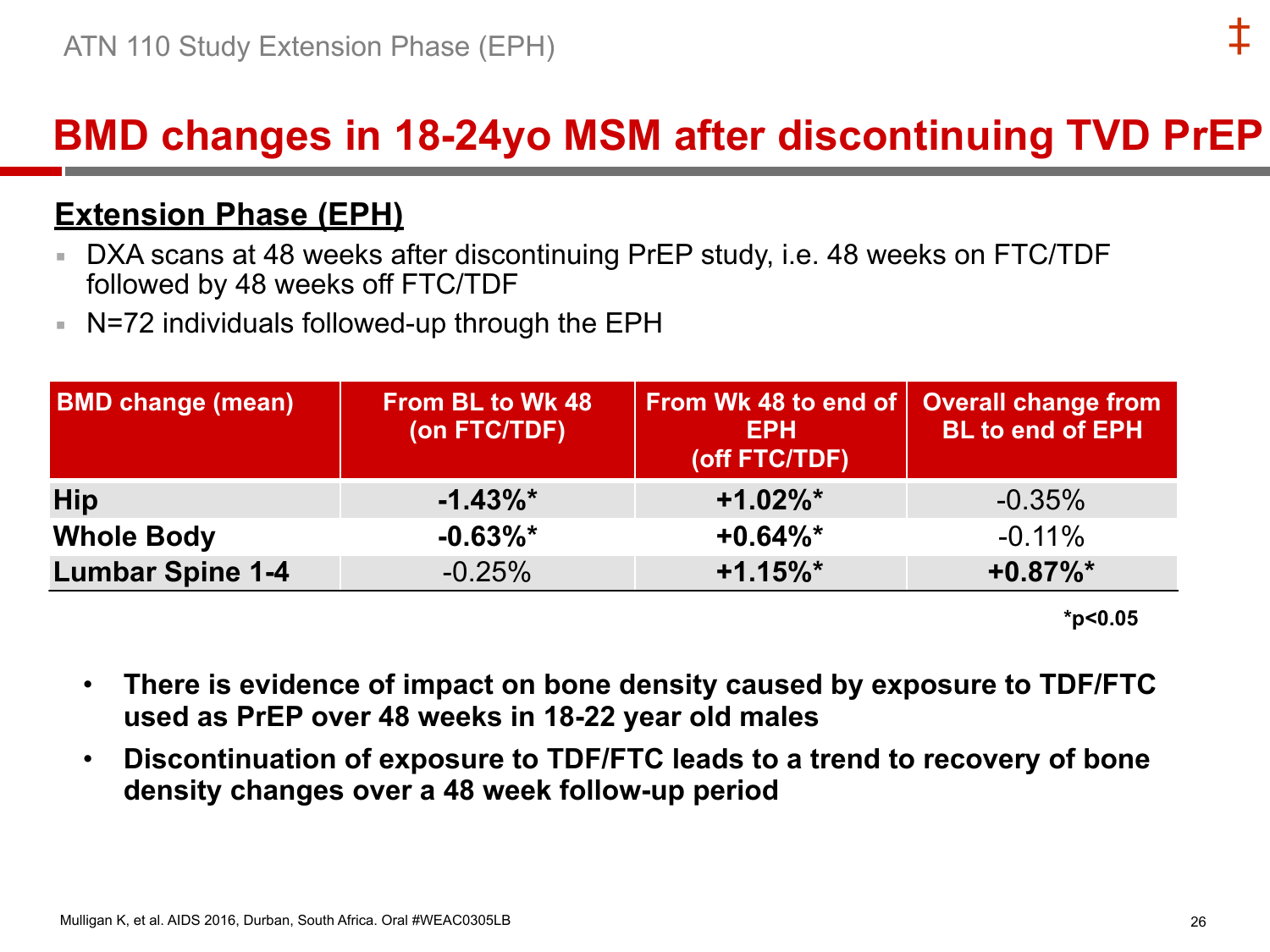# **Risk compensation**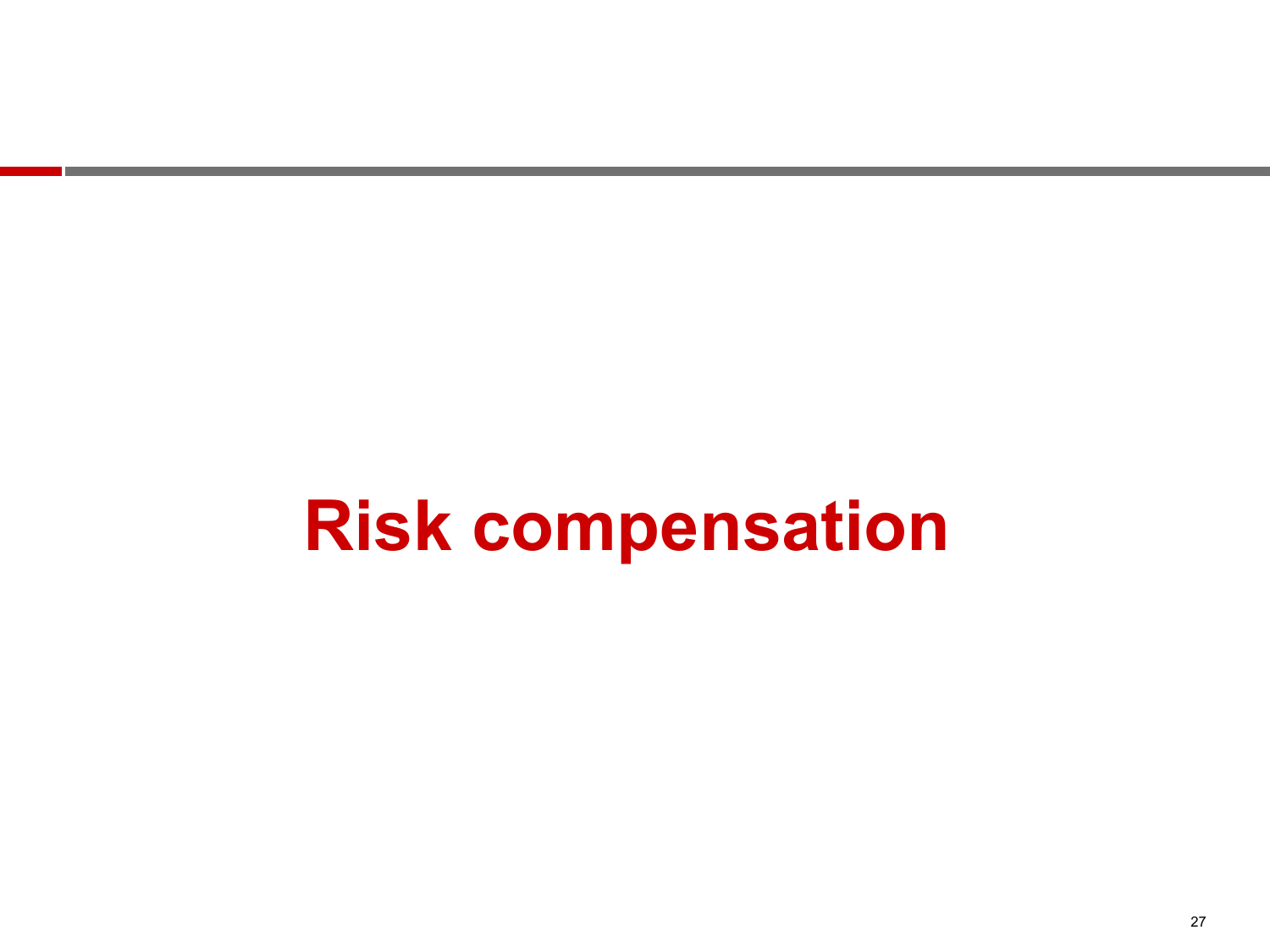### **Risk compensation**



- The proportion of sexually transmitted infections did not differ significantly between **groups** despite a suggestion of risk compensation among a small proportion of PrEP recipients.
- However, the number of screens differed between groups, eg. rectal C/G :
	- 974 in immediate arm
	- 749 in deferred arm
- 6 incidents Hepatitis C (3 in each group)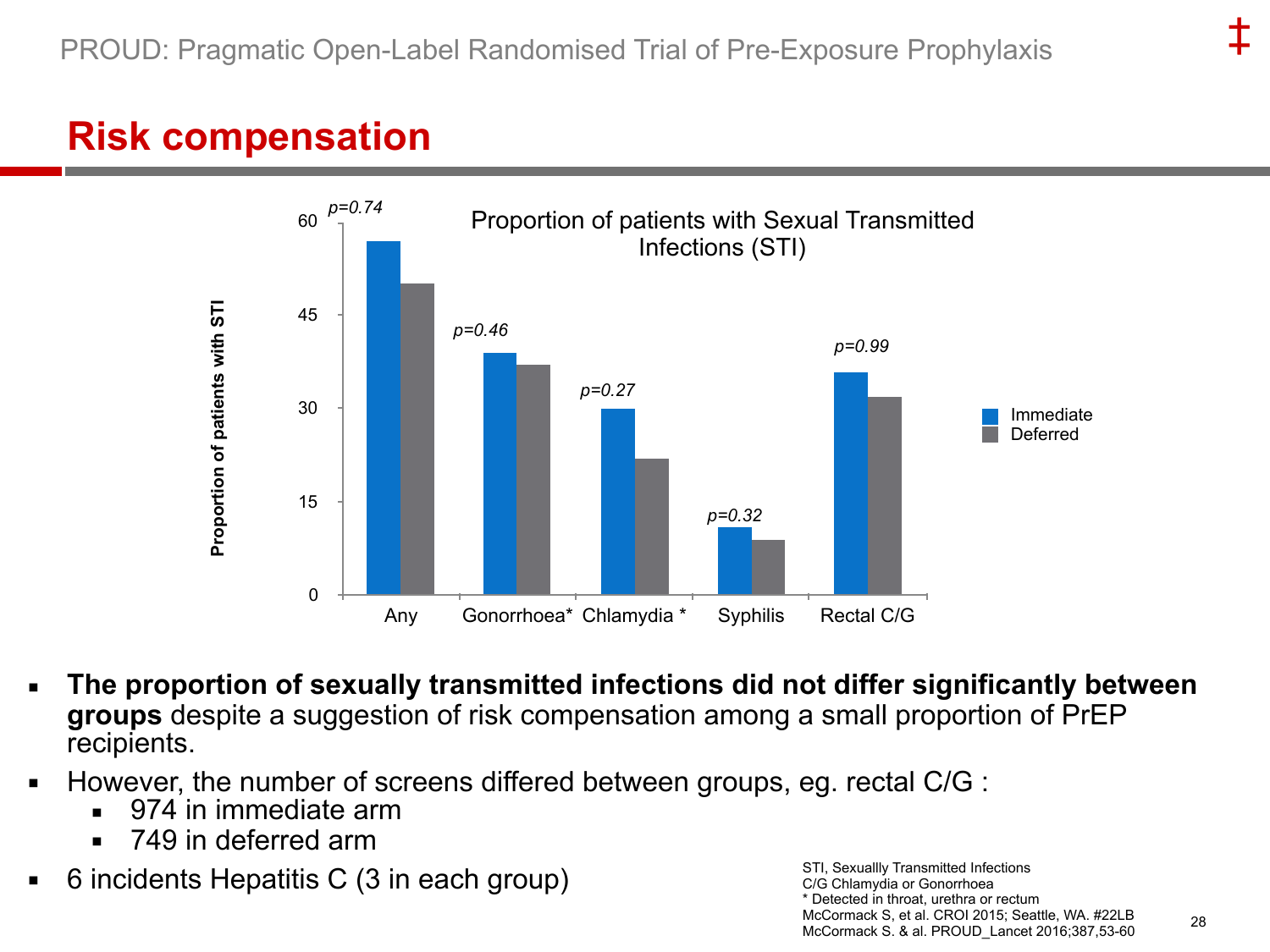### **HIV incidence (mITT analysis), adherence and sexual behavior**

|                                                                                                                                                            | <b>Open-label</b>                            | <b>Double-blind</b>                 |                         |
|------------------------------------------------------------------------------------------------------------------------------------------------------------|----------------------------------------------|-------------------------------------|-------------------------|
|                                                                                                                                                            | <b>FTC/TDF</b>                               | <b>FTC/TDF</b>                      | <b>PBO</b>              |
| HIV Incidence per 100py (95%CI)                                                                                                                            | 0.19<br>$(0.01 - 1.08)$                      | 0.91<br>$(0.11 - 3.30)$             | 6.60<br>$(3.60 - 11.1)$ |
| Total Follow-up, py                                                                                                                                        | 515                                          | 219                                 | 212                     |
| Median follow-up, months (IQR)                                                                                                                             | 18.4<br>$(17.5 - 19.1)$                      | 9.3<br>$(4.9 - 20.6)$               |                         |
| <b>Adherence Measures:</b><br>Median pills/month, no. (IQR)<br>Participants with plasma TFV >40ng/ml, %<br>Correct* PrEP use at last sexual intercourse, % | $18(11-25)$<br>55<br>50<br>$p=0.007$         | $15(11-21)$<br>46<br>42             |                         |
| Sexual Behavior:<br>Change in No. reporting condomless AI, %<br>Incidence rate of first STI, /100py<br>Participants with any STI, %                        | $77 \rightarrow 86$ (p=0.0003)<br>40.6<br>58 | No significant change<br>35.2<br>37 |                         |

\*At least one pill 24h before and one pill 24h after sex event

mITT, Modified Intention-to-Treat Population py, patient years STI, sexually transmitted infection

#### **On Demand PrEP with oral TDF/FTC remained highly effective in at-risk MSM 97% relative reduction in HIV incidence vs. Placebo**

Molina JM, et al. AIDS 2016. Durban, South Africa. Oral #WEAC0102 Molina JM. N Engl J Med 2015; 373:2237-2246.

**FTC/TDF is only licensed as a daily dosage for PrEP**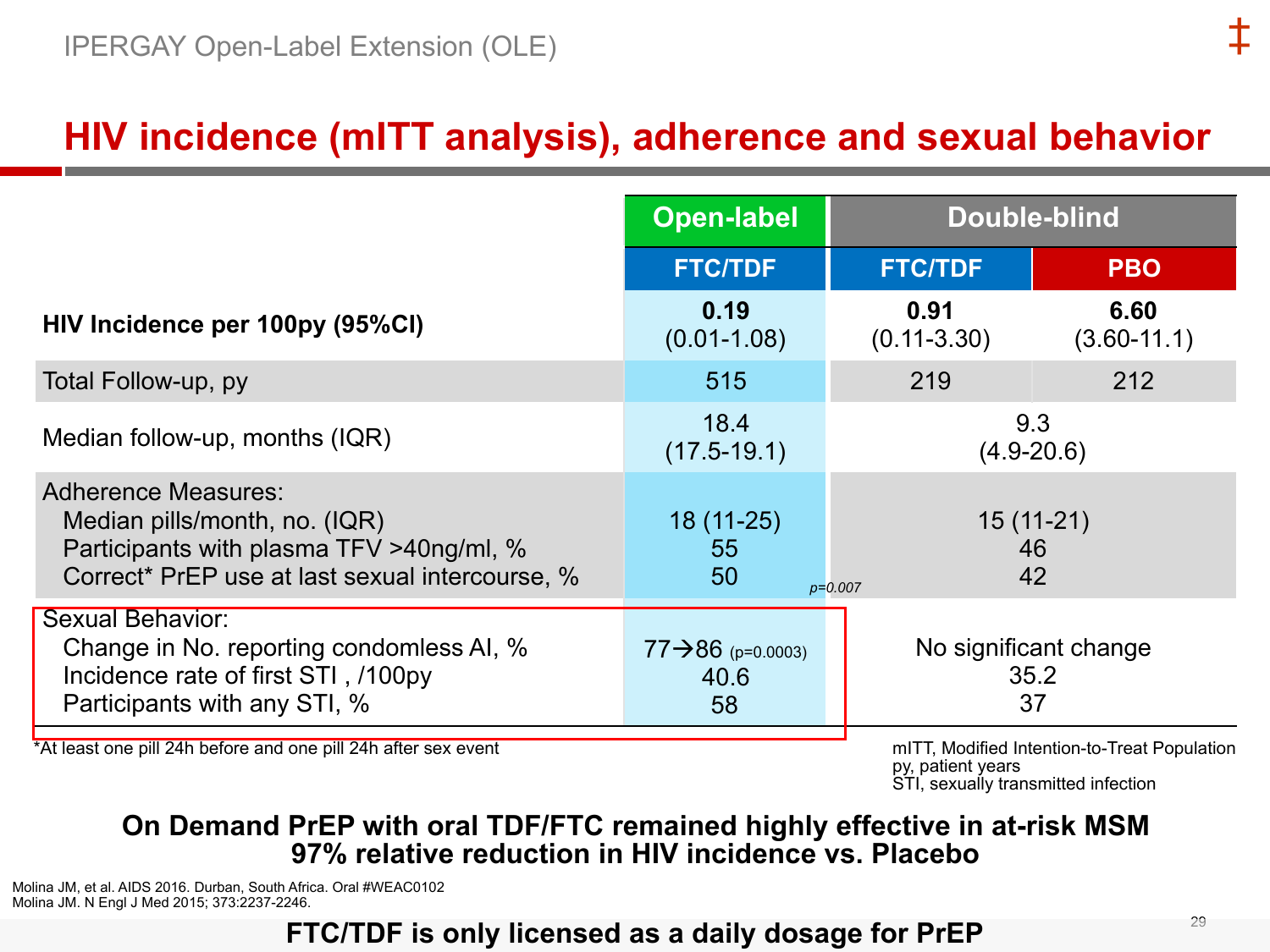### **Behaviour change after starting PrEP**

A total of 143 individuals taking PrEP completed a survey relating to use of condoms after 6 months of PrEP use

Changes in reported condom use after starting PrEP (n=143)



#### **A decrease in self-reported use of condoms was observed in PrEP users**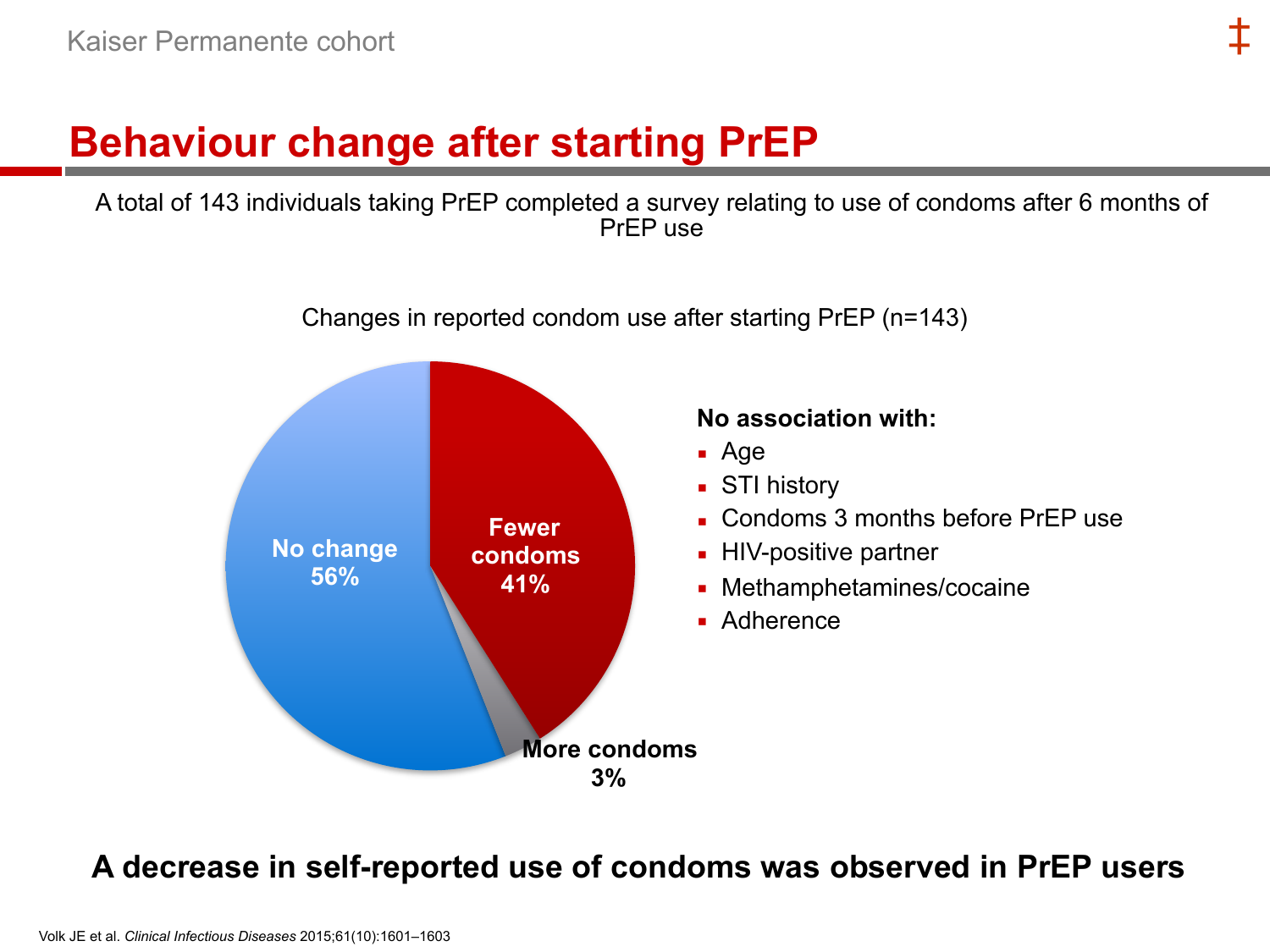### Combining TRUVADA for PrEP with STI Screening Could Decrease STI Rates

#### **Model of co-circulating HIV, gonorrhea (NG), and chlamydia (CT) infections among MSM in the United States based on social networks**

**Method:** TRUVADA indications modeled based on CDC guidelines, adherence based on the PrEP Demo Project, efficacy based on iPrEx.

#### **Results:**

- At 40% TRUVADA coverage and 40% Risk Compensation 42% of GC and 40% of CT infections would be averted over 10 years
- A doubling in risk compensation would still result in net STI prevention relative to no TRUVADA
- Performing STI screening at quarterly vs. biannual intervals would result in a further 50% reduction in incidence



**The study suggests that the high STI rates among PrEP users may not be attributable to Risk compensation, and may be a result of selection bias (i.e. higher risk population at baseline combined with more frequent screening). Increased uptake of TRUVADA coupled with routine STI screening and treatment could lead to strong and sustained declines in gonorrhea and chlamydia incidence and prevalence among MSM**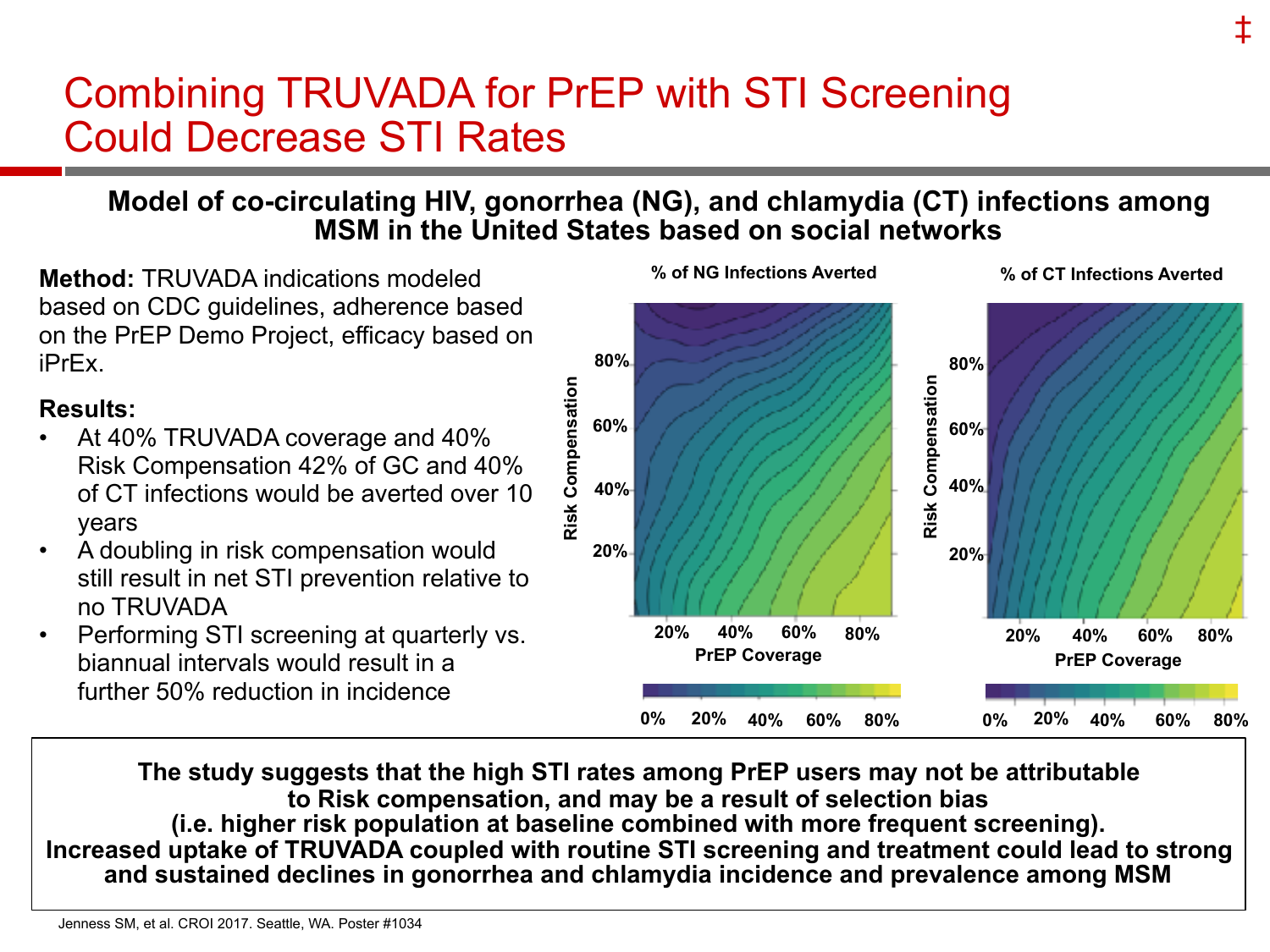### **Drug resistance and drug-drug interactions**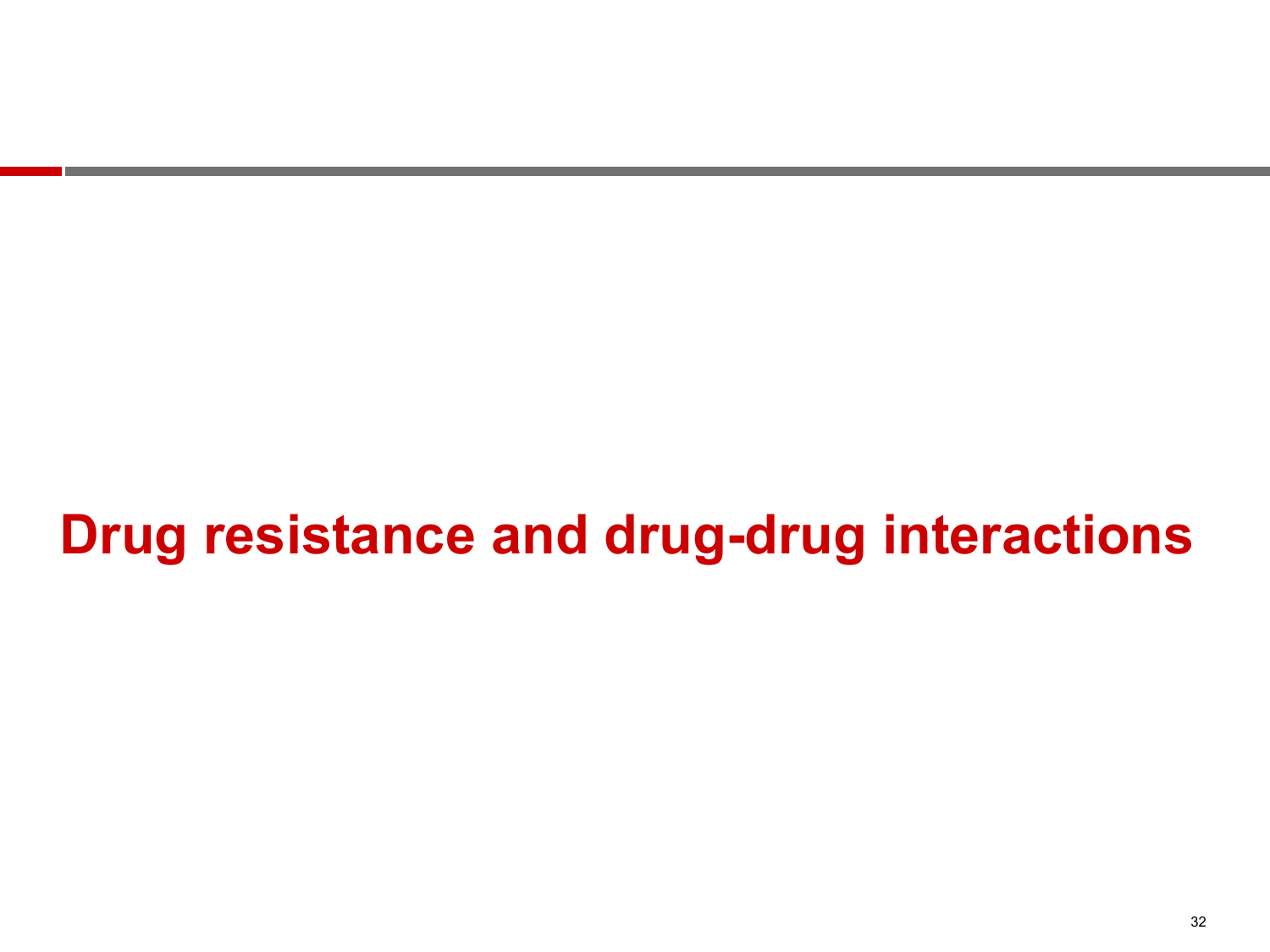### **Drug resistance**

|                                |                                          | <b>Individuals Uninfected at Baseline</b><br>Who Acquired HIV-1 on Study, n | Unrecognized<br><b>Baseline Infections, n</b> |                                                         |  |
|--------------------------------|------------------------------------------|-----------------------------------------------------------------------------|-----------------------------------------------|---------------------------------------------------------|--|
| <b>Study</b>                   | <b>HIV Infections</b>                    | <b>Resistant to</b><br><b>FTC or TDF</b>                                    | <b>HIV Infections</b>                         | <b>Resistant to</b><br><b>FTC or TDF</b>                |  |
| <b>liPrEx</b>                  | 100<br>(36 on FTC/TDF,<br>64 on placebo) | $\overline{0}$                                                              | 10<br>(2 on FTC/TDF,<br>8 on placebo)         | 2 on FTC/TDF<br>(M184V/I);<br>1 on placebo<br>(M184V/I) |  |
| <b>Partners</b><br><b>PrEP</b> | 65<br>(13 on FTC/TDF,<br>52 on placebo)  | $\overline{0}$                                                              | 9<br>(3 on FTC/TDF,<br>6 on placebo)          | 1 on FTC/TDF<br>(M184V)<br>2 on TDF (M184V)             |  |

**Resistance development to FTC or TDF was more likely to occur when FTC/ TDF for PrEP was given during unrecognised/acute infection.**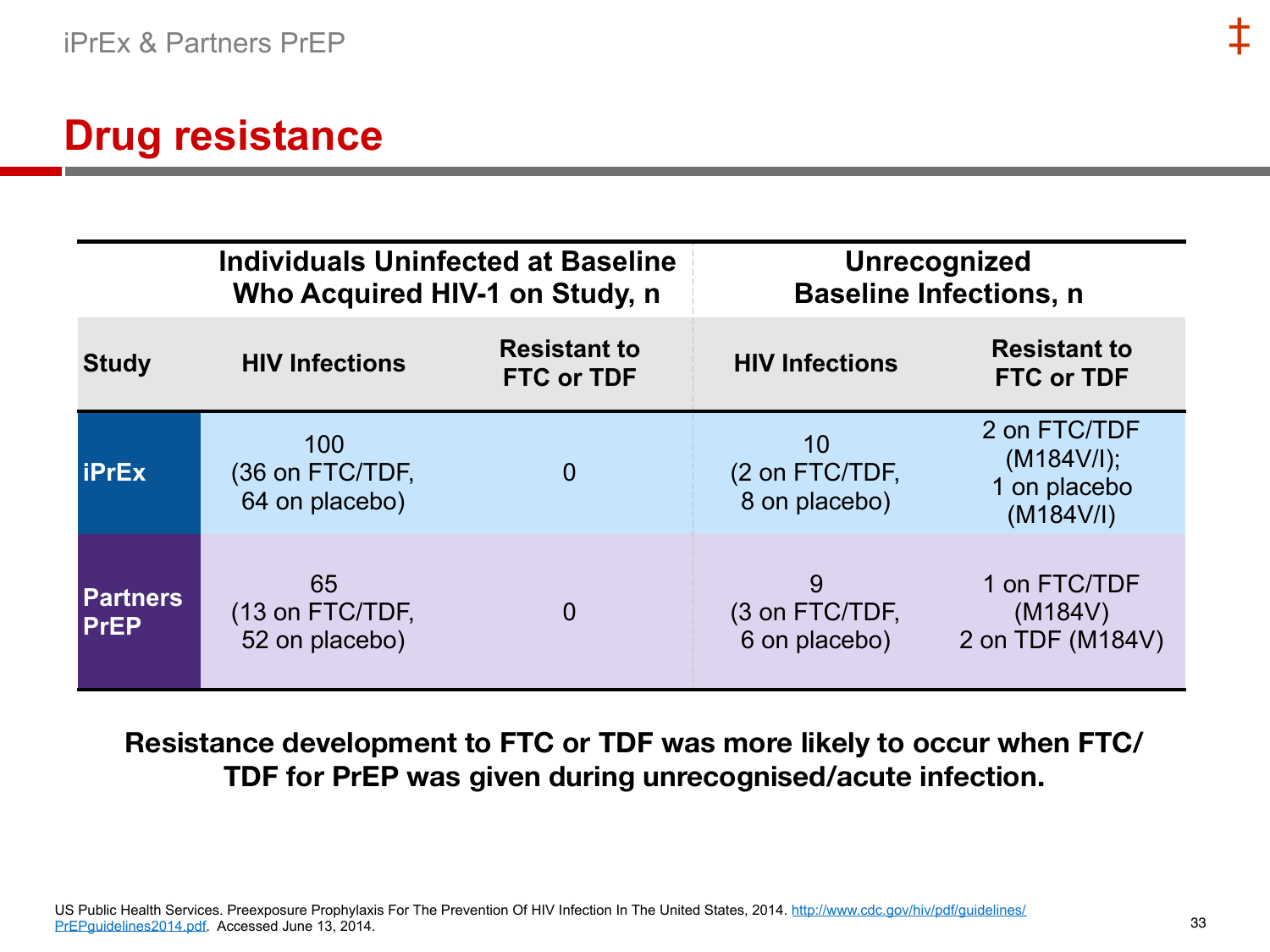### **Infection with Multidrug Resistant HIV Despite Use of FTC/TDF for PrEP**

#### **43 y/o MSM (no IDU) on PrEP (FTC/TDF) X 2 years, with high adherence by self report**

- Multiple, condomless, anal sexual exposures in 2-4 weeks prior to HIV diagnosis
- Day 0:  $4<sup>th</sup>$  Gen+,  $p24+$ , Western blot-
- $\blacksquare$  FTC/TDF levels:
	- FTC and TDF detected at Day 0 (by LC-MS)
	- Based on DBS data, TFV-DP level were consistent with being adherent to PrEP >8 weeks
- Transmission of multidrug, classresistant HIV
	- 4 TAMs, M184V, phenotypic resistance to INSTI EVG (FC >100x)
	- Clade B, CCR5-tropic

#### **Resistance Testing Results**

| <b>Class</b> | <b>Mutation</b>                      | <b>Resistance Analysis</b><br>(est. IC50 FC)                                       |
|--------------|--------------------------------------|------------------------------------------------------------------------------------|
| <b>NRTI</b>  | 41L, 67G,<br>69D, 70R,<br>184V, 215E | <b>ABC 1.9x</b><br><b>3TC</b> resistant<br><b>FTC</b> resistant<br><b>TDF 1.3x</b> |
| <b>NNRTI</b> | 181C                                 | NVP resistant                                                                      |
| PI           | <b>10I</b>                           |                                                                                    |
| <b>INSTI</b> | 51Y, 92Q                             | <b>RAL 2.7x</b><br><b>EVG</b> resistant<br>DTG 9.6x                                |

**First reported case of breakthrough HIV infection with a virus carrying TFV and FTC resistance, in a patient with evidence of long-term adherence to FTC/TDF for PrEP**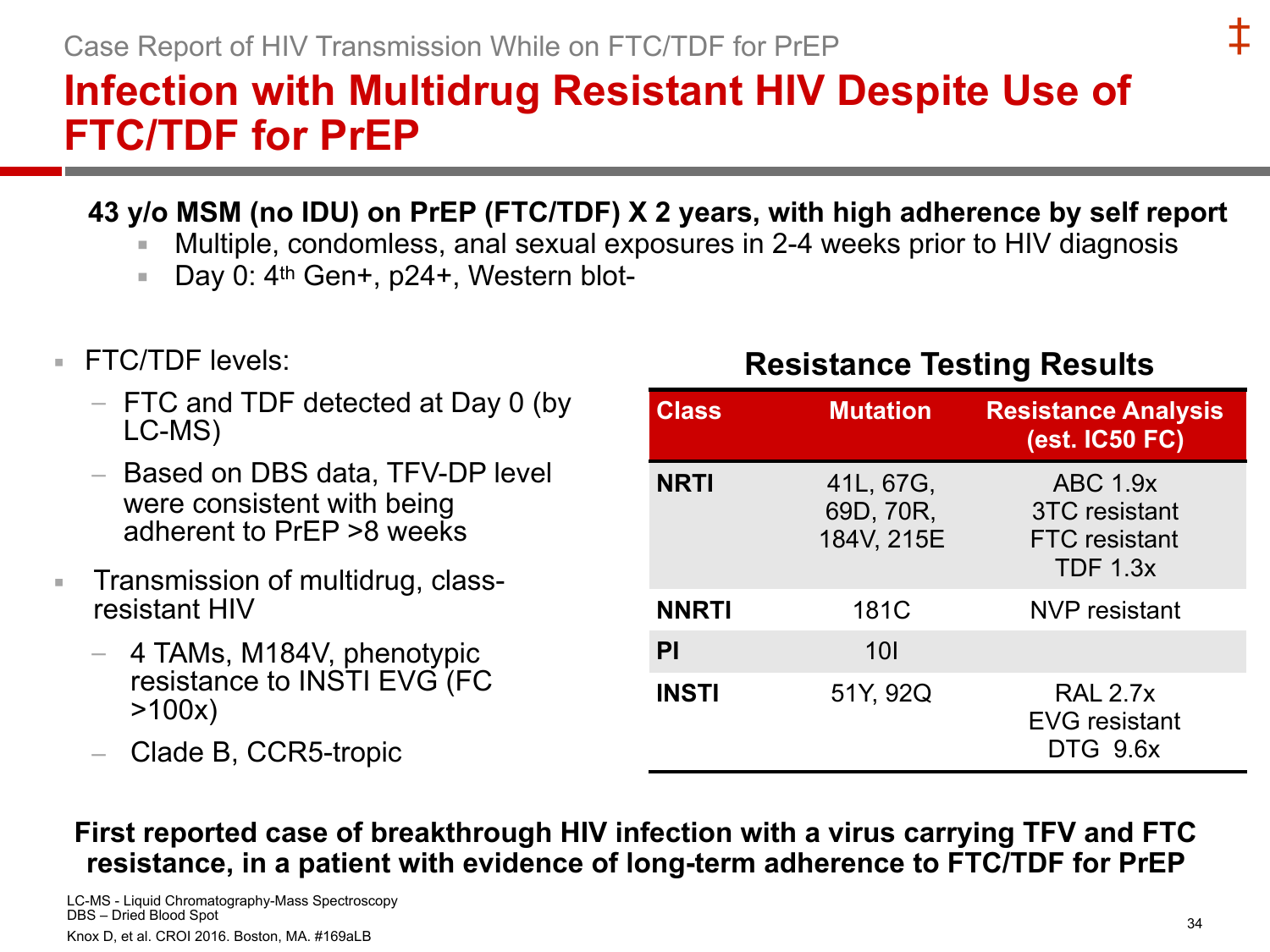### Acquisition of Wild Type HIV Infection While on TRUVADA for PrEP Amsterdam PrEP Project

- Case Study: 50 yo MSM on daily TRUVADA
- HIV negative at TRUVADA initiation (HIV RNA and Ag/Ab) and at Months 1, 3 and 6 (Ag/Ab)
- **HIV** risk
	- Multiple concurrent sexual partners (12-75 partners/month)
	- Frequent condomless anal intercourse (3-21 days/month)
	- STIs on PrEP: rectal gonorrhea x 2, rectal chlamydia trachomatis x 1
	- Reported drugs during sex:
		- amphetamine, cocaine, GHB/GBL, mephedrone and ketamine
		- self reported clean needle use
- At Month 8: fever and dysuria
- Verified adherence with Adequate TRUVADA levels in dried blood spots
	- $\overline{6}$  Months after start = 2234 fmol/punch
	- $\overline{8}$  8 Months after start = 2258 fmol/punch
- HIV diagnostics:
	- $-$  4<sup>th</sup> Gen: Ab+/Aq-
	- $-$  HIV RNA (-)
	- WB: gp160 only
	- VL/bcDNA-
	- Sigmoid bx– for HIV
- TRUVADA discontinued
- **E** Detectable VL at 3 weeks off TRUVADA
	- No resistance mutations seen.
- ART initiated (DRV+RTV, DTG, F/TDF) and VL undetectable after 1 month

**MSM on TRUVADA acquired wild-type HIV virus. TRUVADA may be >90% effective when taken daily along with a comprehensive HIV prevention strategy.**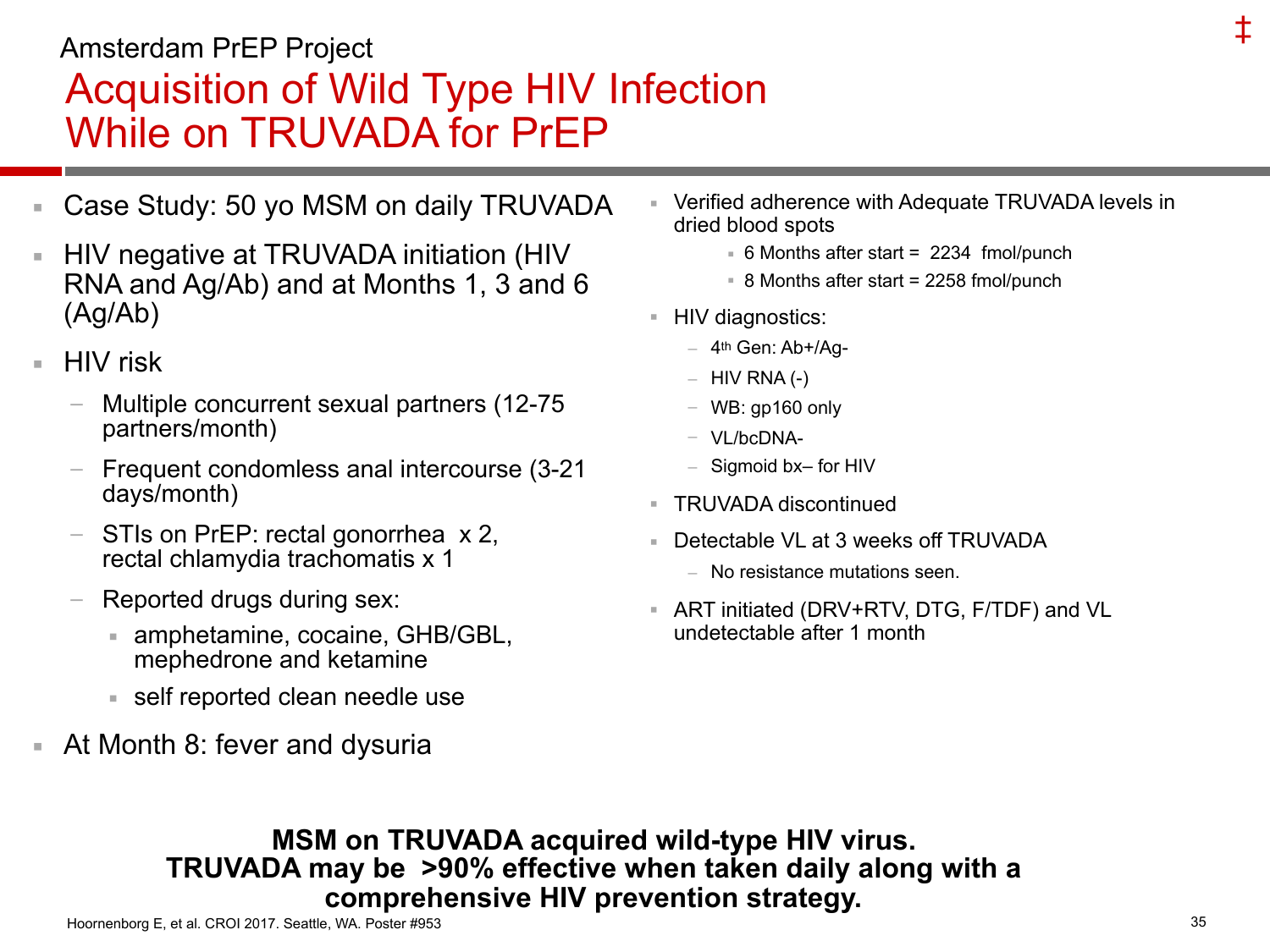### Time to Protection with Daily Dosing of Truvada® for PrEP

- WHO recommends additional HIV prevention measures should be used for 7 days after starting daily PrEP1
- Target ratios have been defined for TFV and FTC for adequate cellular protection in genital tissue2



1. WHO Implementation tool for pre-exposure prophylaxis (PrEP) of HIV infection. Module 1: Clinical.Geneva: World Health Organization; 2017 (WHO/HIV/2017.17)<br>2. Cottrell M. et al J Infect Dis. 2016 Jul 1:214(1):55

2. Cottrell M, et al J Infect Dis. 2016 Jul 1;214(1):55

3. Kashuba A, IAS 2017, France, Paris. Symposium #MOSY0803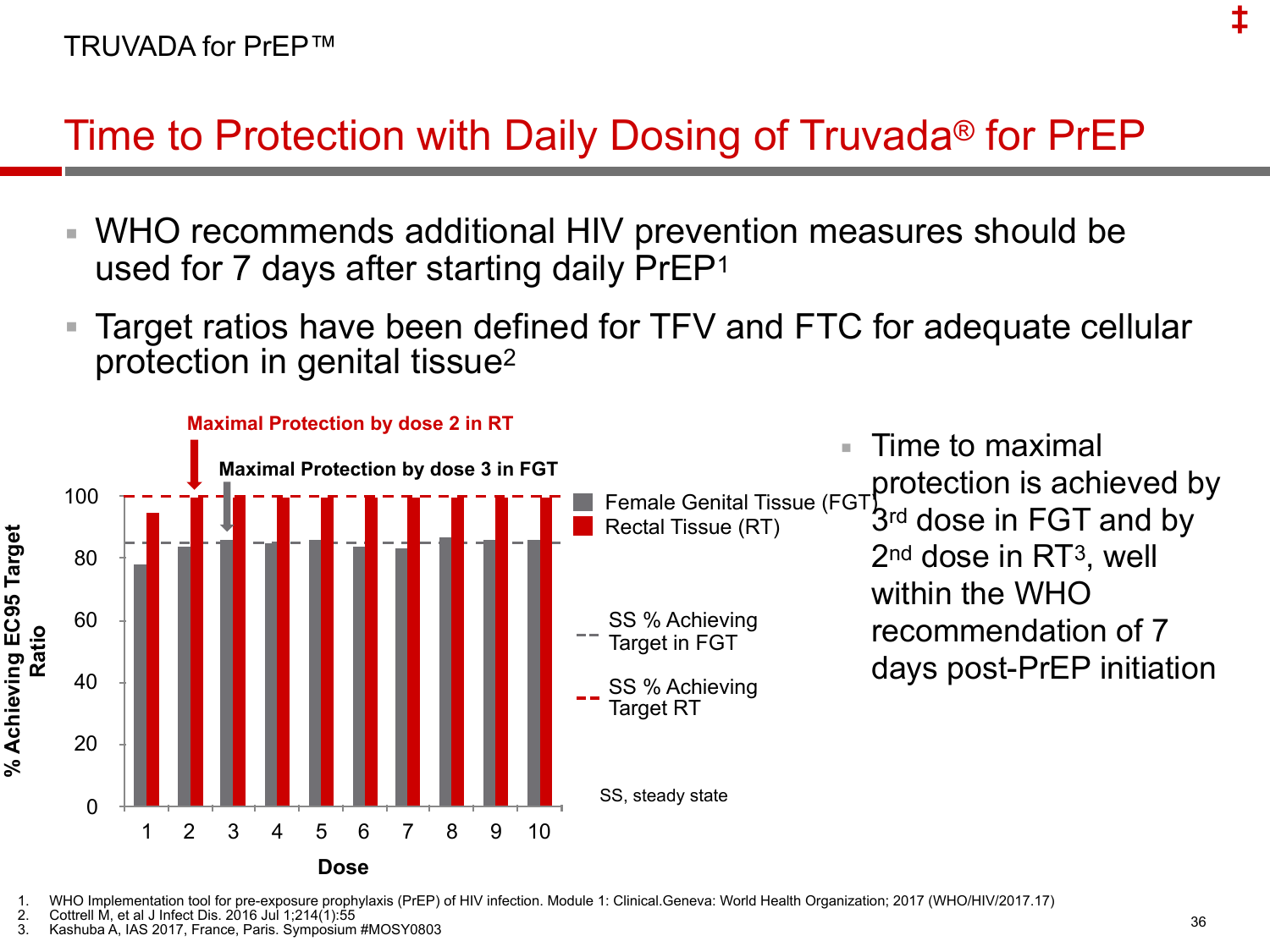### Is FTC/TDF for PrEP safe for use in transgender women taking hormones?

- HIV rates among transgender women (TGW), especially TGW of color, are very high (14-38%)1,2
- No drug interaction data has been specifically obtained with regard to hormone use in transgender women or transgender men
	- No DDI is expected between FTC/TDF and estradiol or testosterone, both of which are mainly metabolized by CYP3A41
- **In iPrEx, FTC/TDF was generally well-tolerated among TGW. Moderate** and severe adverse events were similar between the active and placebo arms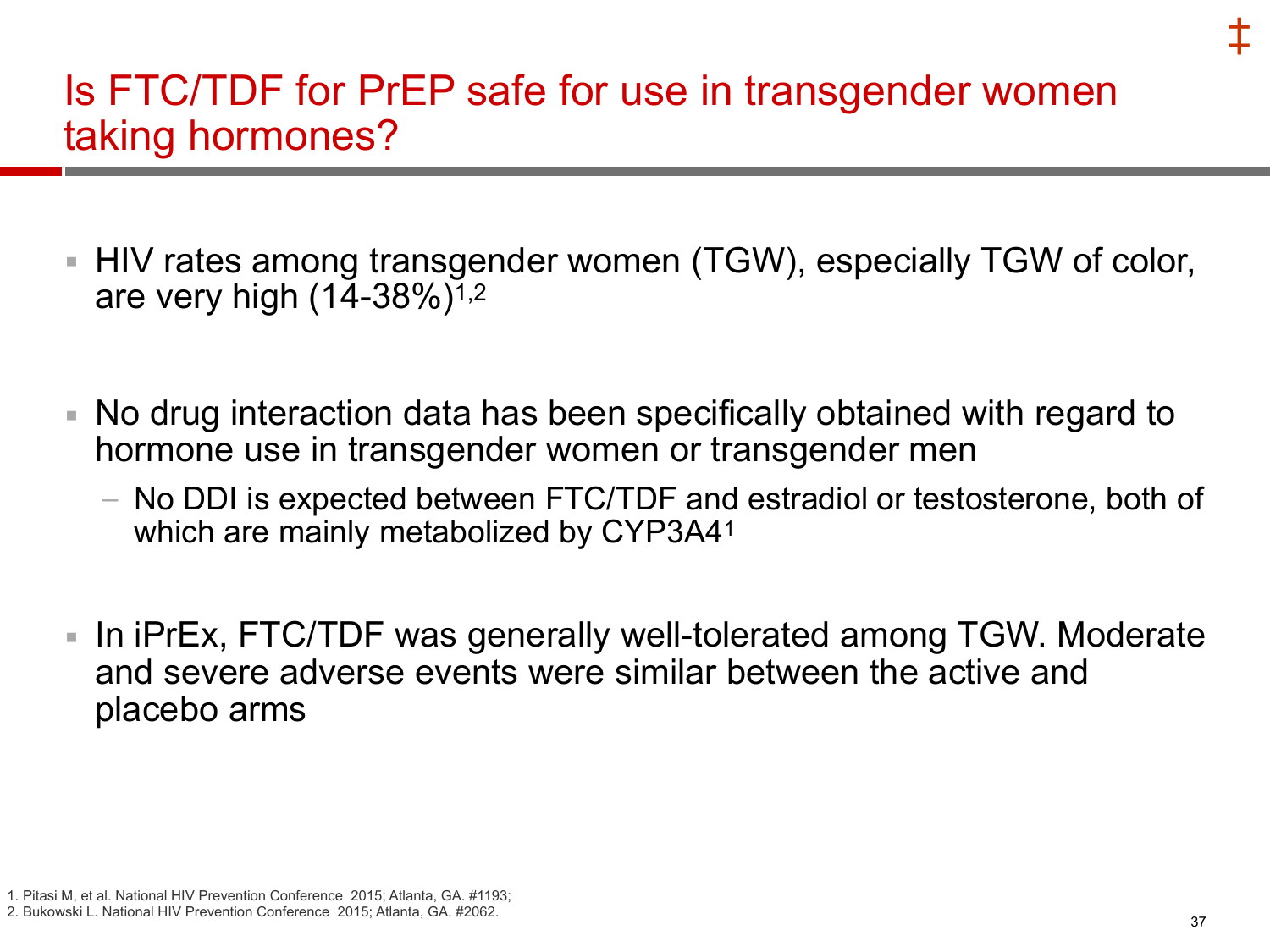### **Conclusions**

- FTC/TDF as PrEP is highly effective when taken as prescribed, daily
- On-demand schedule is a feasible option for MSMs
- Risk Assessment tools may best identify those at highest risk
- FTC/TDF for PrEP has been proven safe in uninfected individuals, but regular monitoring is key
- More data are needed in women, trans persons, elderly
- Education and awareness of PrEP for both providers and individuals at risk of HIV infection are vital components of PrEP delivery